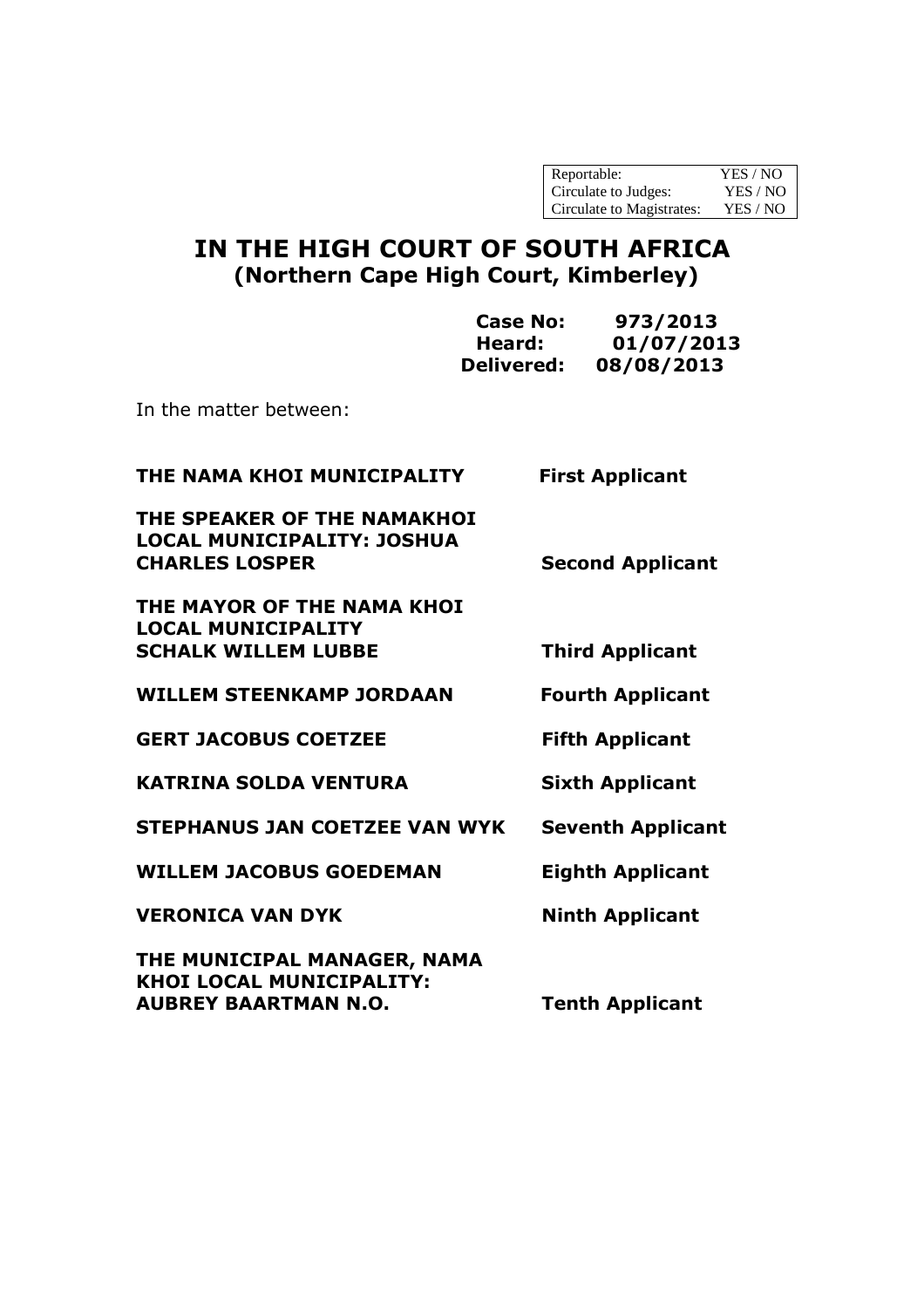#### AND

| THE MEMBER OF THE EXECUTIVE<br><b>COUNCIL FOR LOCAL GOVERNMENT:</b> |                           |
|---------------------------------------------------------------------|---------------------------|
| <b>NORTHERN CAPE PROVINCIAL</b><br><b>GOVERNMENT</b>                | <b>First Respondent</b>   |
| <b>LORENZO FABIO FABER</b>                                          | <b>Second Respondent</b>  |
| <b>EDLYN FERDINAND MARITZ</b>                                       | <b>Third Respondent</b>   |
| <b>FRANSCISCUS ZAVIER CUPIDO</b>                                    | <b>Fourth Respondent</b>  |
| <b>SIMON KLEINBOOI</b>                                              | <b>Fifth Respondent</b>   |
| <b>GEORGE CLOETE</b>                                                | <b>Sixth Respondent</b>   |
| <b>SERAH DAHLIA HOSKINS</b>                                         | <b>Seventh Respondent</b> |
| <b>GILLIAN YVETTE PIETERS</b>                                       | <b>Eighth Respondent</b>  |
| <b>ALETTA MAXINE MAARMAN</b>                                        | <b>Ninth Respondent</b>   |

#### **JUDGMENT**

#### *MAMOSEBO AJ*

[1] This is an application for interim relief (Part A) by the applicants pending a review application (Part B). Having heard argument by Adv Ploos Van Amstel SC assisted by Adv Simon for the applicants and Adv Nkosi-Thomas SC for the first respondent and Adv Standton for the second to ninth respondents on 01 July 2013 and having read the documents filed I reserved judgment and ordered as follows:

(1) That neither party shall convene any other council or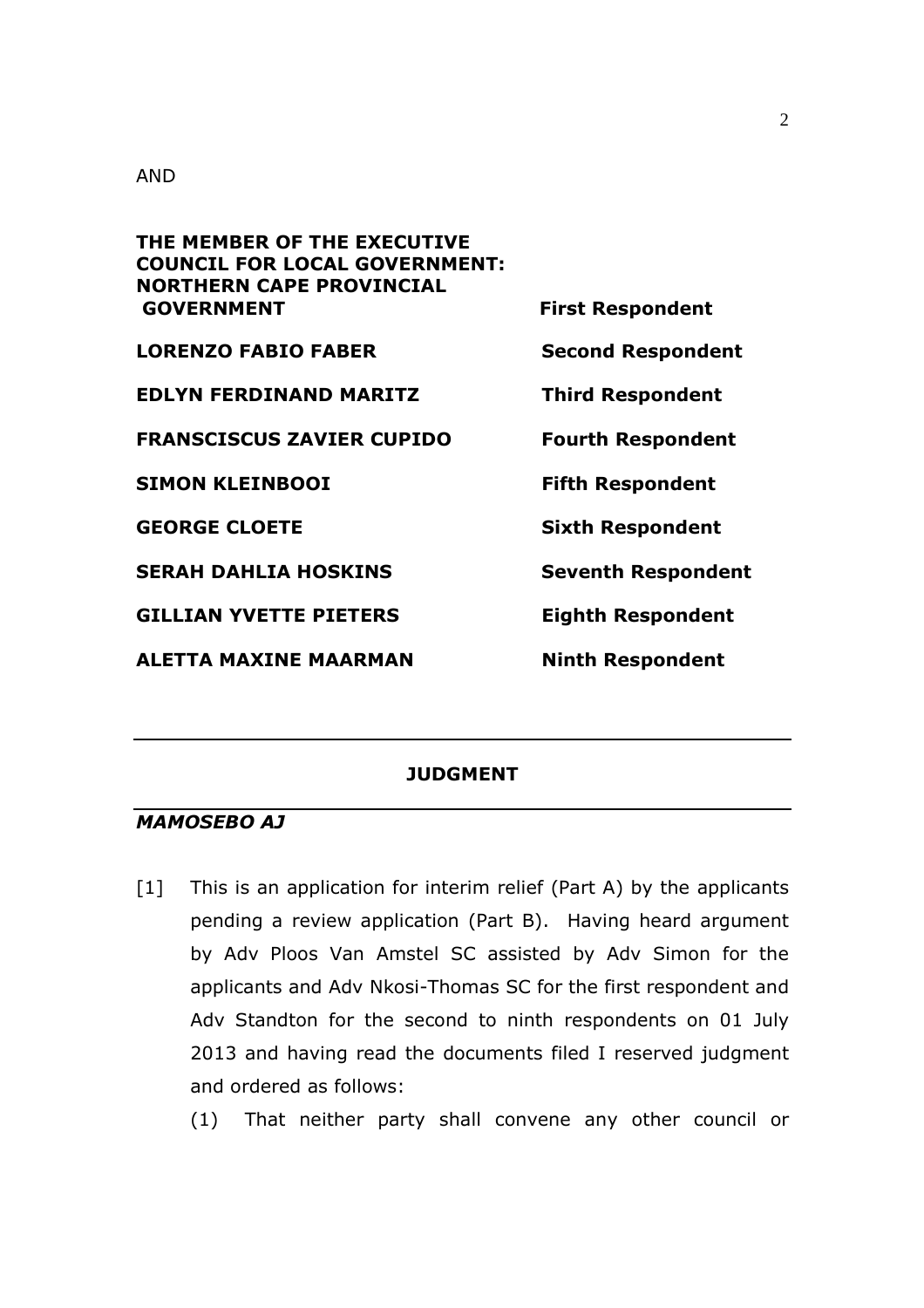special council meeting of the first applicant[ Nama Khoi Municipality], pending the finalization of Part A of this application; and,

- (2) Neither party shall, pending finalization of Part A of this application, institute any further application or proceedings in relation to any matter that forms the subject of the applications brought under case numbers 817/2013, 943/2013 and 973/2013, except in the event of a breach of the provisions of the orders granted under case numbers 817/2013, 943/2013 and 973/2013.
- [2] The Nama Khoi Municipality (the municipality), has been duly established in terms of s12 of the Local Government: Municipal Structures Act, 117 of 1998 ("the Municipal Structures Act") with its seat at the municipal offices in Namakwa Street, Springbok, Northern Cape. The second applicant is the Speaker and councillor of the municipality, Mr Joshua Charles Losper, the third applicant is its Mayor, Mr Schalk Willem Lubbe, the fourth to ninth applicants are its councillors: They are Mr Willem Steenkamp Jordaan, Mr Gert Jacobus Coetzee, Ms Katrina Solda Ventura, Mr Stephanus Jan Coetzee Van Wyk, Mr Willem Jacobus Goedeman and Ms Veronica Van Dyk. The tenth applicant is the Municipal Manager, Mr Aubrey Baartman NO. The second to tenth applicants are members of the Democratic Alliance (DA) and the Congress of the People (Cope) who jointly constitute the municipal Coalition.
- [3] The first respondent is the MEC for Local Government in the Northern Cape ("The MEC"), the second to ninth respondents are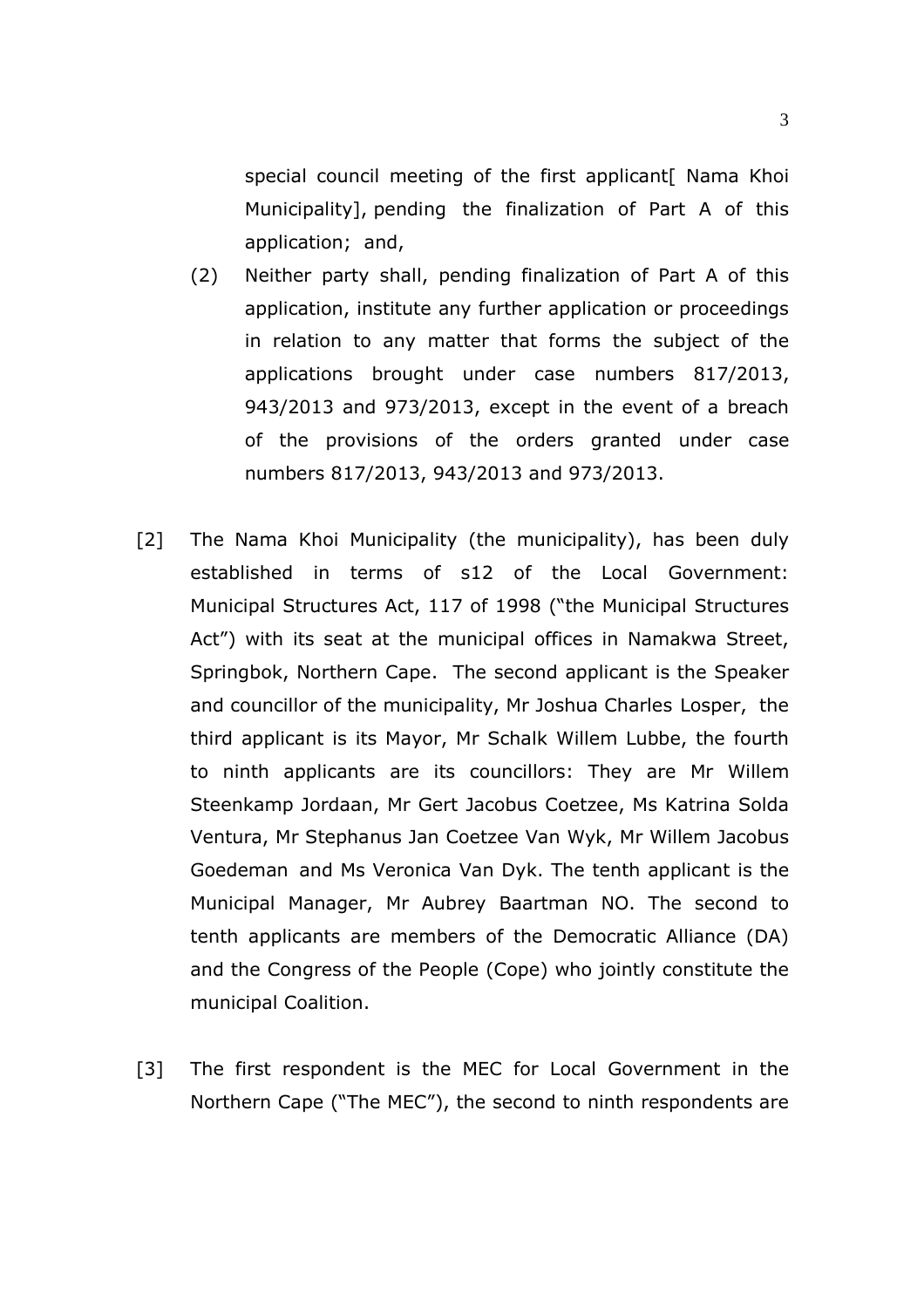councillors in the municipality:They are Mr Lorenzo Fabio Faber, Mr Edlyn Ferdinand Maritz, Mr Franciscus Xavier Cupido, Mr Simon Kleinbooi, Mr George Cloete, Ms Serah Dahlia Hoskins, Ms Gillian Yvette Pieters and Ms Aletta Maxine Magerman, respectively. The respondents are members of the African National Congress (ANC).

- [4] The relief sought by the applicants is:
	- (a) To maintain the status quo of the municipality, the municipal council and the councillors until the proposed review proceedings have been finalized;
	- (b) To restrain and prohibit the MEC from interfering in the activities of the municipal council.
- [5] Part A of this application was set down on the urgent roll for 25 June 2013 before Coetzee AJ under case number 943/2013 who postponed it to 01 July 2013. He granted the following order:
	- *5.1 The application stands down until Monday 01 July 2013;*
	- *5.2 The respondents, if they so wish, to file their answering affidavits by no later than 14:00 on Thursday 27 June 2013;*
	- *5.3 The applicants to file their replying affidavits by no later than 16:00 on Friday 28 June 2013;*
	- *5.4 The second up to and including the ninth applicant, the second up to and including the ninth respondent (herein after referred to as "the "Councillors") and the tenth applicant attend the council meeting of the first applicant*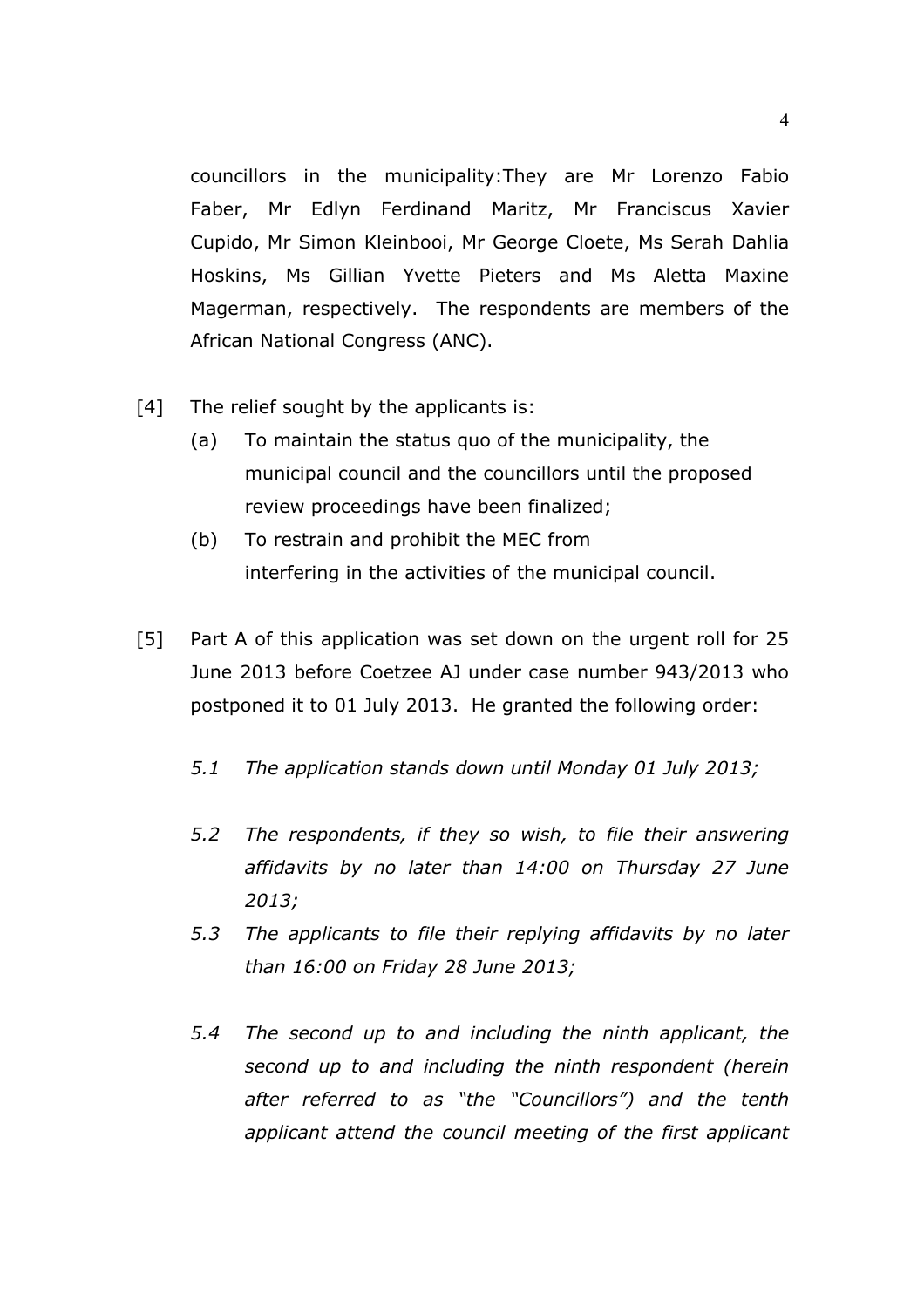*[the municipality] of the 27 June 2013, and remain in attendance thereat until:* 

 *5.4.1 Councillor HS Apollis is duly inaugurated; and 5.4.2 The 2013/2014 draft budget is approved;* 

- *5.5 The meeting of 27 June 2013 shall take place at the council chambers of the first applicant and shall remain convened at the council chambers of the first applicant until items 5.4.1 and 5.4.2 above are concluded.*
- *5.6 Neither party shall interfere with the proper functioning of the council of the first applicant in addressing the agenda as per the Court Order granted on 20 June 2013 under case number 943/2013;*
- *5.7 Neither party shall convene any other council meeting or special council meeting of the first applicant, pending the finalization of Part A of this application. It is recorded that the council meeting of the [municipality], pending the finalization of part A of this application, shall be the meeting convened to commence on 27 June 2013 at 10:00 and that neither the second applicant [the Speaker], nor any other person purporting to act on his behalf, shall postpone the meeting of 27 June 2013;*
- *5.8 Neither party shall, pending the finalization of Part A of this application, institute any further application or proceedings in relation to any matter that forms the subject of the*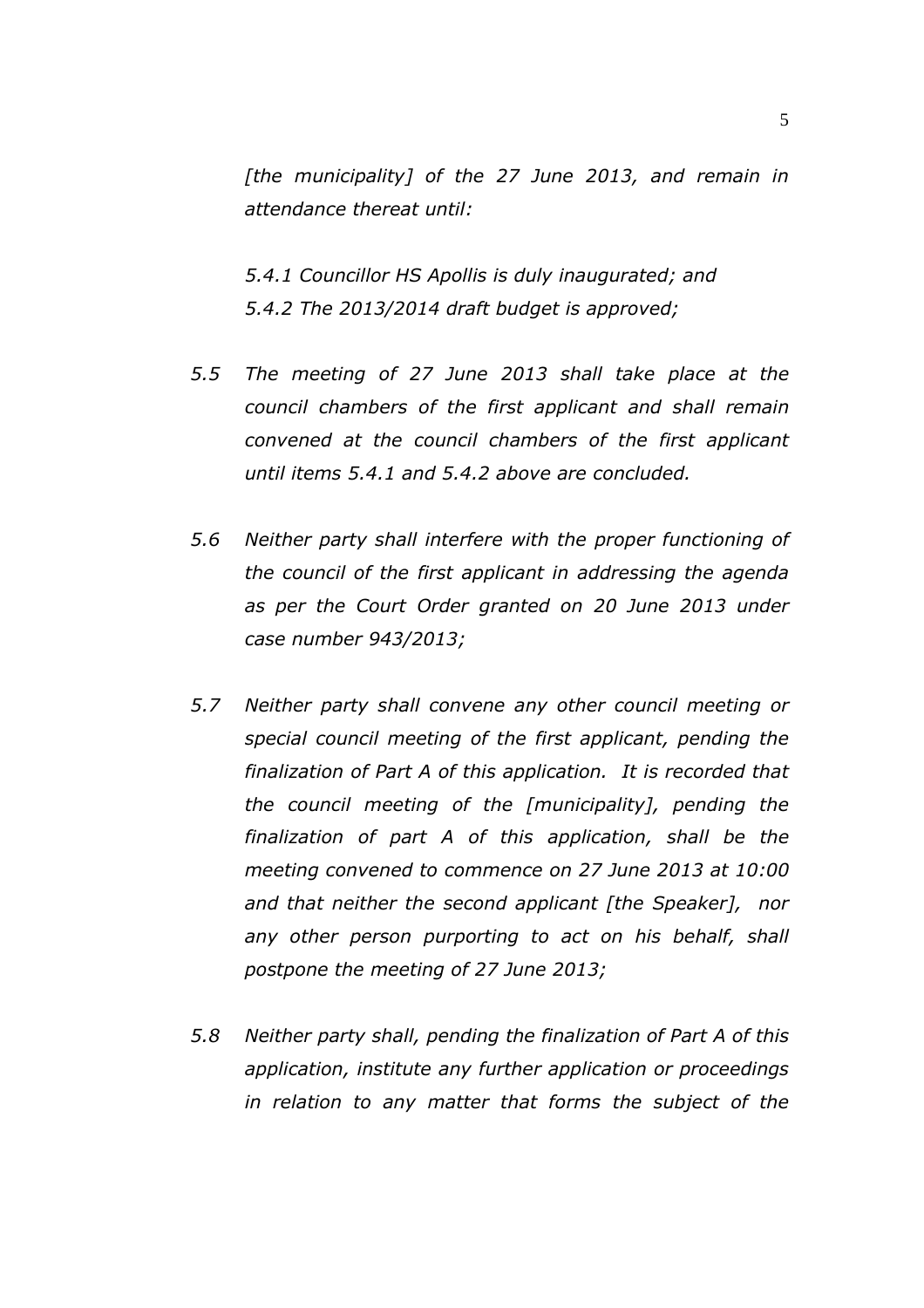*applications brought under cases number 817/2013; 943/2013 and 973/2013, except in the event of a breach of the provisions of the orders granted under cases number 817/2013, 943/2013 and 973/2013;* 

- *5.9 The inauguration of the newly elected councillor for Ward 1 of the [municipality], Mr HS Apollis, at the Namakwa District Municipality on 20 June 2013 to be annulled;*
- *5.10 The costs of today are reserved for determination on 01 July 2013.*
- [6] It need also be mentioned that prior to the application before Coetzee AJ on 25 June 2013 the same parties appeared before Williams J on 03 June 2013 under case number 817/2013, who granted the following order:
	- *6.1 The 1st respondent is directed to apply his mind in considering whether the 2nd to 9th respondents should be removed from the offices as councillors of the 1st applicant in terms of the Local Government Municipal Systems Act, 32 of 2000, and Section 4(2) of the Code of Conduct for Councillors;*
	- *6.2 The 1st respondent is directed to authorize the 1st applicant to take such steps as may be deemed necessary to pass the Annual Municipal 2013/2014 Budget of the 1st applicant at a date later than 1 July 2013, if necessary, but in any event as soon as practically possible;*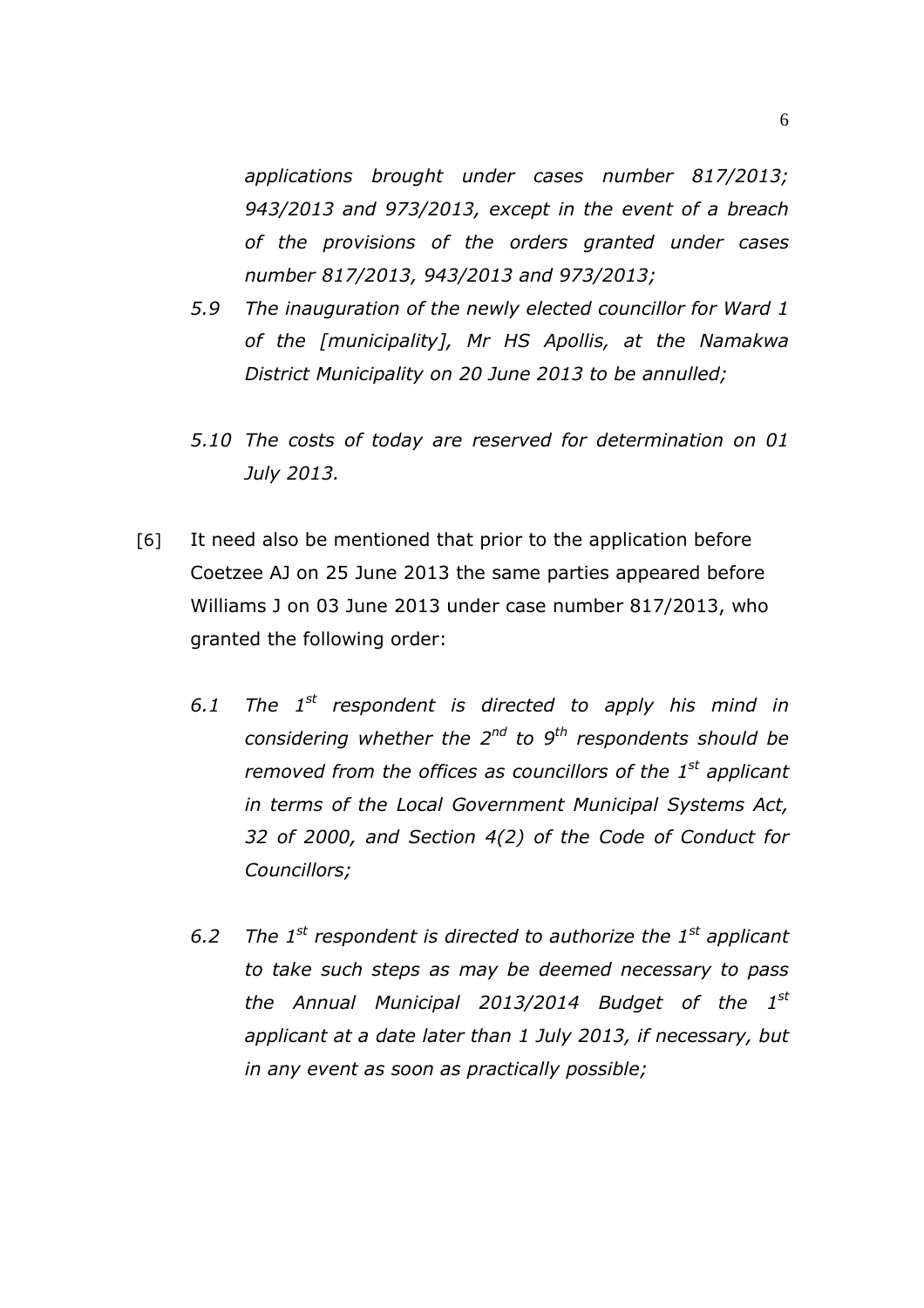- *6.3 The relief set out in prayers 1; 2.1; 2.2; 2.4 and 2.7 stand over for later determination;*
- *6.4 The applicants are granted leave to file supplementary affidavits, if necessary, by 16:00 on 10 June 2013;*
- *6.5 The respondents are to file the answering affidavits by 14 June 2013;*
- *6.6 The applicants are to file their replying affidavits, if any, by 21 June 2013;*
- *6.7 The date for the argument of the application must be arranged between the parties and the Registrar;*
- *6.8 The Costs of today [03/06/2013] stand over for later determination.*
- [7] The applicants initially asked the Court for the following prayers which for convenience will be listed as appearing on the notice of motion:
	- 4.1 The [MEC] be interdicted and restrained from instructing and/or designating Ms M Brandt, Municipal Manager of Namakwa District Municipality, to convene a council meeting of the municipality to be held at 10:00 on 27 June 2013 at the Nama Khoi municipality; and the letter issued by Ms Brandt to this effect, on the instruction of the [MEC] be declared invalid;
	- 4.2 [The MEC] be interdicted and restrained from convening the council meeting scheduled for 27 June 2013 and/or any other future council meeting scheduled by [the municipality] at the Namakwa District Municipality;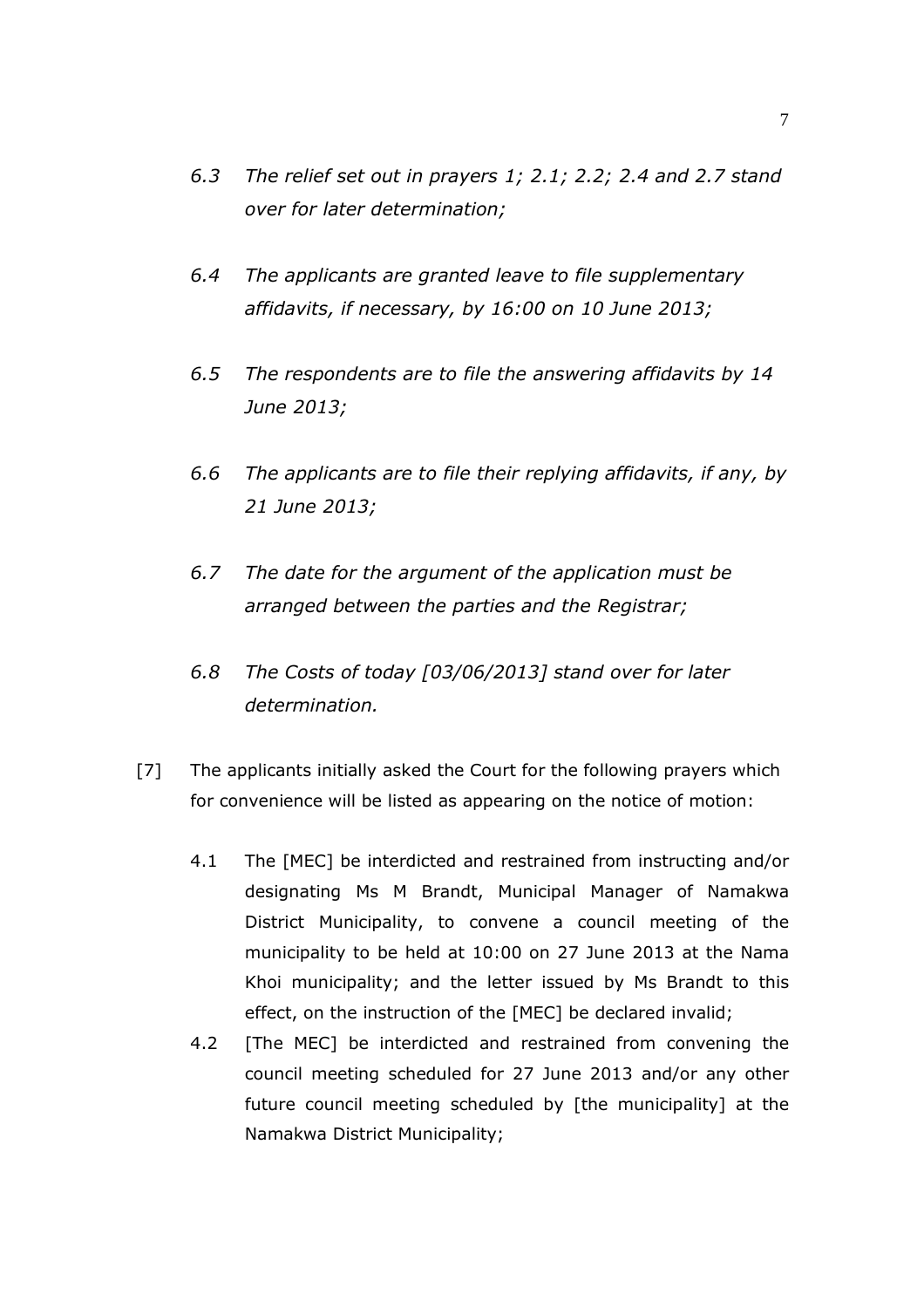- 4.3 [The MEC] to be interdicted and restrained from:
	- (a) interfering with the duties of the Municipal Manager and the Speaker of the municipality; and/or
	- (b) preventing the Municipal Manager and the Speaker of the municipality from carrying out their duties; and/or
	- (c) doing anything whatsoever, that is directed at preventing the Municipal Manager and/or the Speaker of the first applicant to convene the council meeting of 27 June 2013 at the municipality and/or any future council meeting;
- 4.4 The second to ninth respondents are interdicted and restrained from taking any decision; and/or tabling any motion that is directed at changing the current status of any of the second to ninth applicants;
- 4.5 The first to ninth respondents are interdicted and restrained from taking any decision that is directed at and/or is intended to interfere with:
	- (a) the administration of the [municipality]; and/or
	- (b) the position of the [Municipal Manager]; and/or
	- (c) the work of the [Municipal Manager];
- 4.6 The first to ninth respondents are interdicted and restrained from carrying out any action in any terms whatsoever which may affect the current status of the [municipal council], and/or which is intended at affecting and/or may affect the administration of the [municipality], save for the [MEC] to assist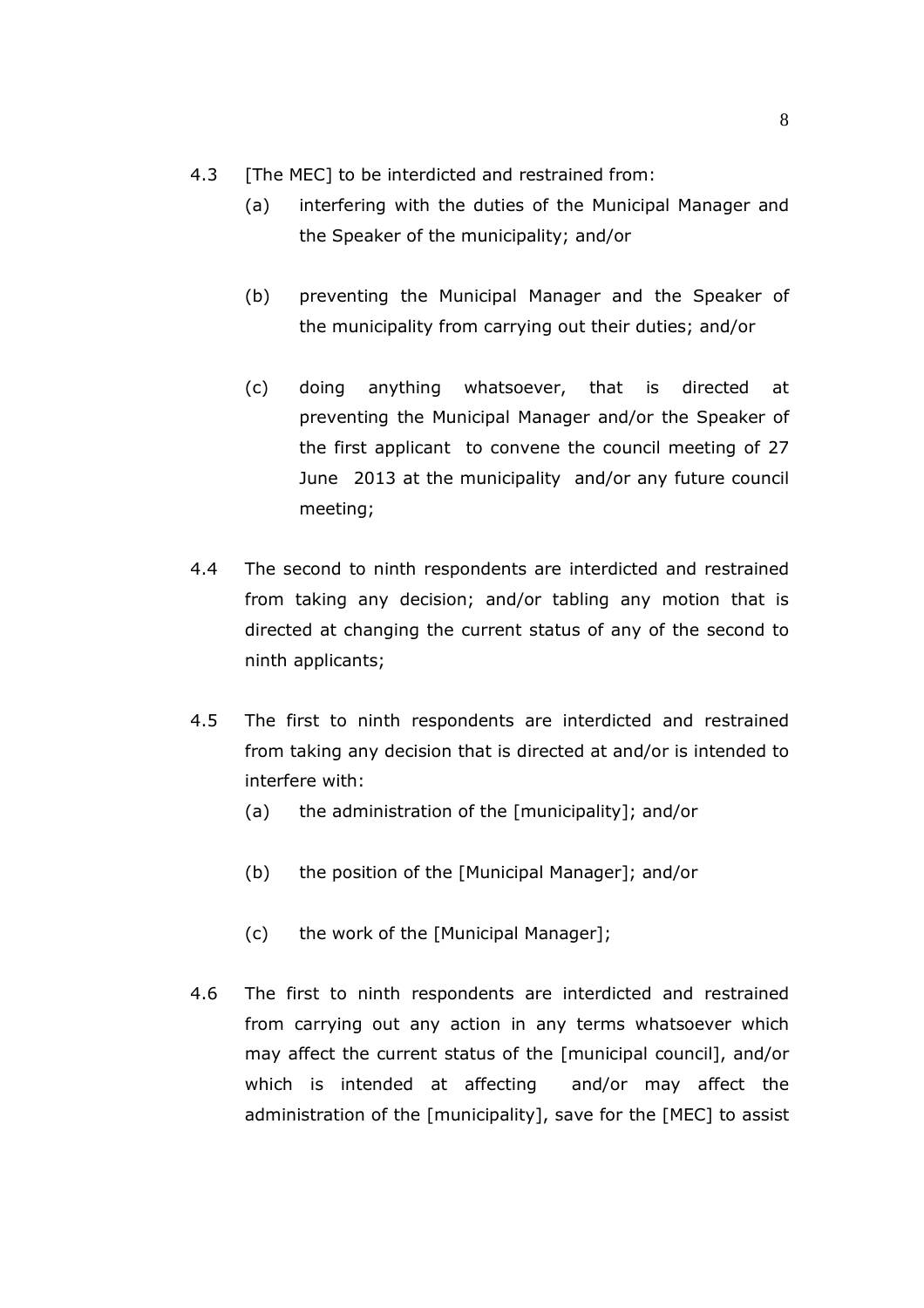in approving the budget of the [municipality];

- 4.7 No other council meetings are held, save for the meeting scheduled for 27 June 2013;
- 4.8 The inauguration of the newly elected councillor for Ward 1 of the [municipality], Mr HS Apollis, at the Namakwa District Municipality on 20 June 2013, by and/or on the instruction of the [MEC], be annulled.

 Prayers 4.1, 4.2, 4.3(c) , 4.7 and 4.8 of the Notice of Motion have already been dealt with, which leaves for determination prayers  $4.3$  (a) and (b),  $4.4$ ,  $4.5$  (a), (b) and (c), and 4.6.

#### **The background**

- [8] In May 2011, Local Government Elections were held in the Nama Khoi area of jurisdiction. In consequence thereof, the DA won six wards; the ANC won eight wards, Cope won three wards. Cope and DA formed a Coalition as a result of which they held a one seat majority over the ANC. A former DA councillor resigned and crossed the floor to the ANC and caused an 8:8 equal number of votes between the ANC and the Coalition. Mr Hendrik Selodis Apollis subsequently won the vacated Ward 1 on 22 May 2013 as a member of the ANC, which caused the pendulum to swing the ANC way with the equation as ANC 9:8 the Coalition.
- [9] A municipal council is responsible for exercising powers and performing functions of the municipality. Although a Speaker has a casting vote, s30 (4) read with s30(1) of the Municipal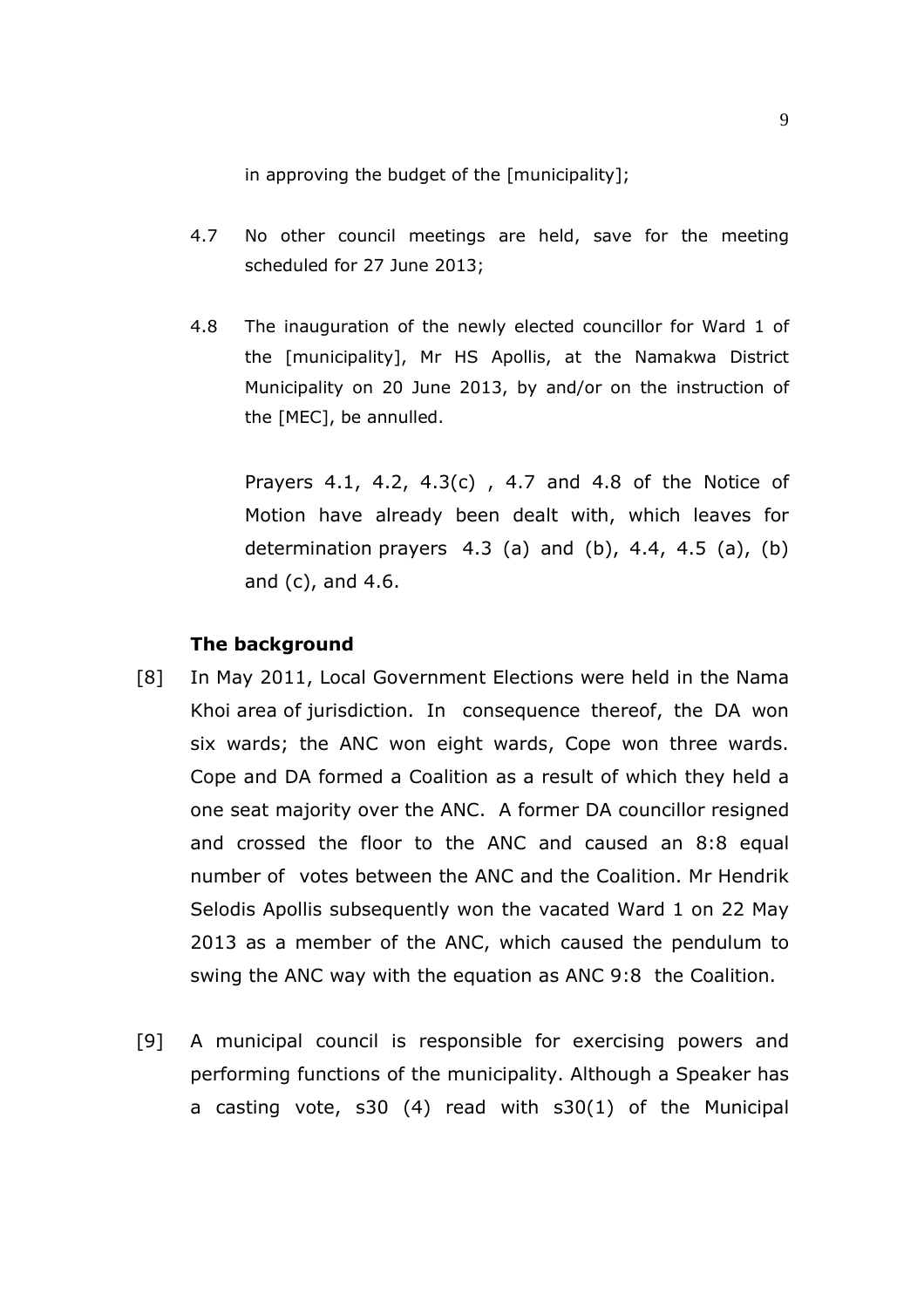Structures Act requires a specified number of councillors to be present in a meeting to form a quorum. In this instance the municipality required a minimum of nine councillors to constitute a quorum. S 160(3) (a) of the Constitution of the Republic of South Africa, Act 108 of 1996, requires that there be a majority of members of the municipal council present before voting on any matter. The ANC respondent councillors missed attending three consecutive meetings (26 March 2013, 28 March 2013 and 25 April 2013). It was submitted on behalf of the applicants that these absences were deliberate and were intended to render the municipality dysfunctional in that the 2013/2014 budget which should have been tabled by the Mayor before 31 March 2013, at least 90 days before the start of the financial year, was aborted. The municipality is therefore paralysed as all expenditures are or would become unauthorized. A meeting was held on 27 June 2013 at which the budget was discussed and the inauguration of councillor Apollis as Ward 1 councillor was finalized.

[10] It is common cause that all these council meetings, including the one of 09 April 2013, were properly convened and all councillors signed an acknowledgement of receipt of the invitation to attend. However, the ANC councillors did not attend as reflected on the attendance registers attached to the applicants' papers. The meetings were scheduled to table and discuss the draft budget, the Integrated Development Plan and the public accounting committee report. The respondents' written response in respect of their failure to attend the meeting of 26 March 2013 is that they were busy with door to door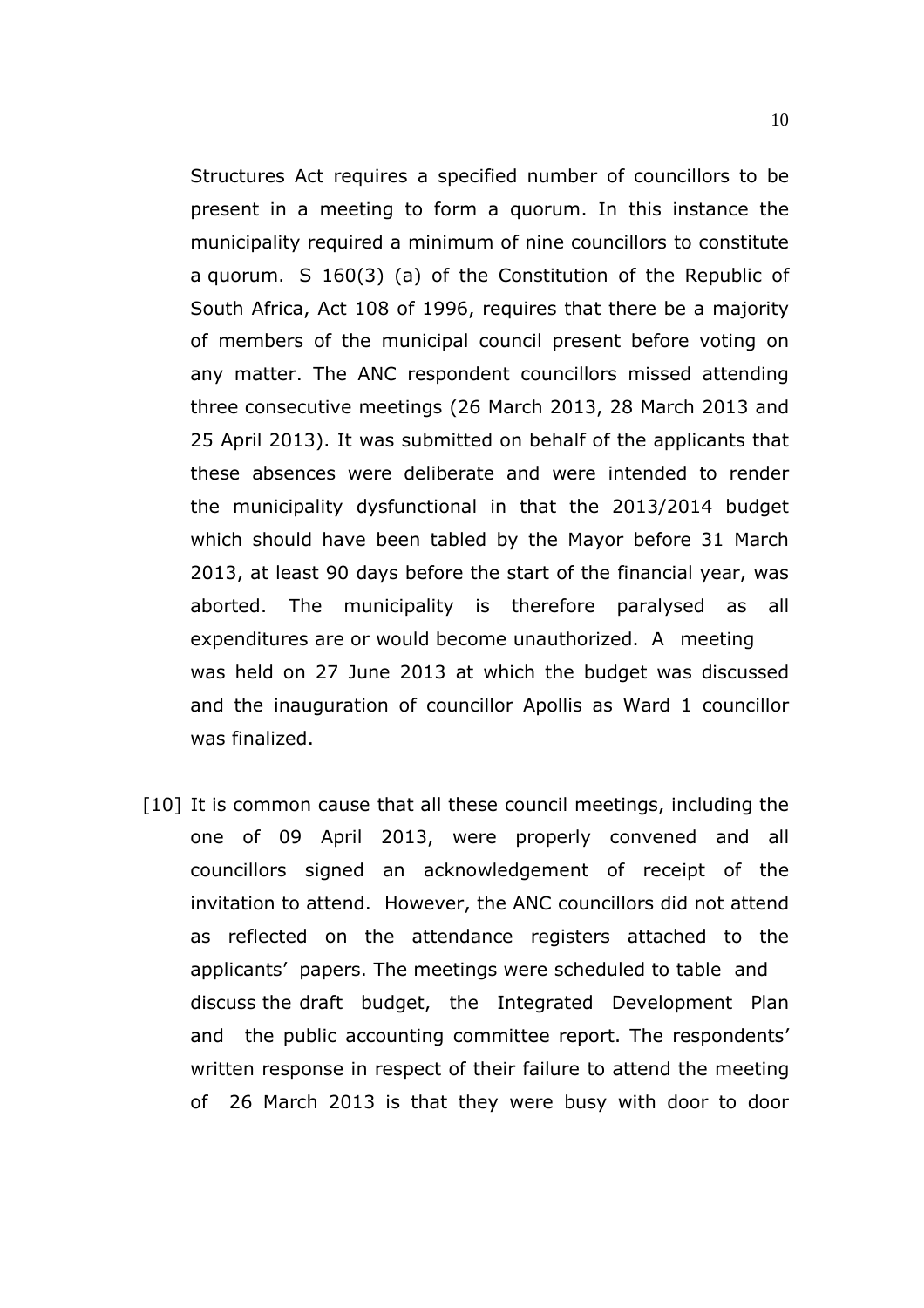election campaigning that coincided with the council meeting. The second respondent (Faber) was allegedly authorized by the municipality to attend a SALGA meeting in Kimberley on that date, an allegation disputed by the Coalition Speaker. The meeting of 09 April 2013 was cancelled by the Municipal Manager on 08 April 2009 as the Mayor had taken ill.

- [11] The Coalition applicants allege that there is political infighting between the adversaries as a result of which service delivery and good governance are being sacrificed at the altar of political expediency. Reference is made to the two meetings called by the respondents for 06 and 13 June 2013 to discuss the Integrated Development Plan and the draft budget. It is claimed that the real motive by the ANC was to unseat the members of the Coalition; more pertinently to elect a new Speaker, a Mayor and thereby dissolve the Coalition and substitute it with an ANC executive. The Speaker in para 54 of his founding affidavit states that submissions were made by him and the Coalition Mayor on 05 April 2013 to the MEC to intervene in the stalemate but the MEC has failed to take appropriate action against the defaulting respondent councillors to ensure that the budget was approved timeously. This allegation is vehemently denied by the MEC who submits that he has done everything in his power to support the municipality and has applied his mind to the complaint and decided not to remove the respondent councillors.
- [12] In an effort to force compliance by the respondent councillors the Speaker wrote three threatening letters to them with a possibility of withholding their salaries if they continue to absent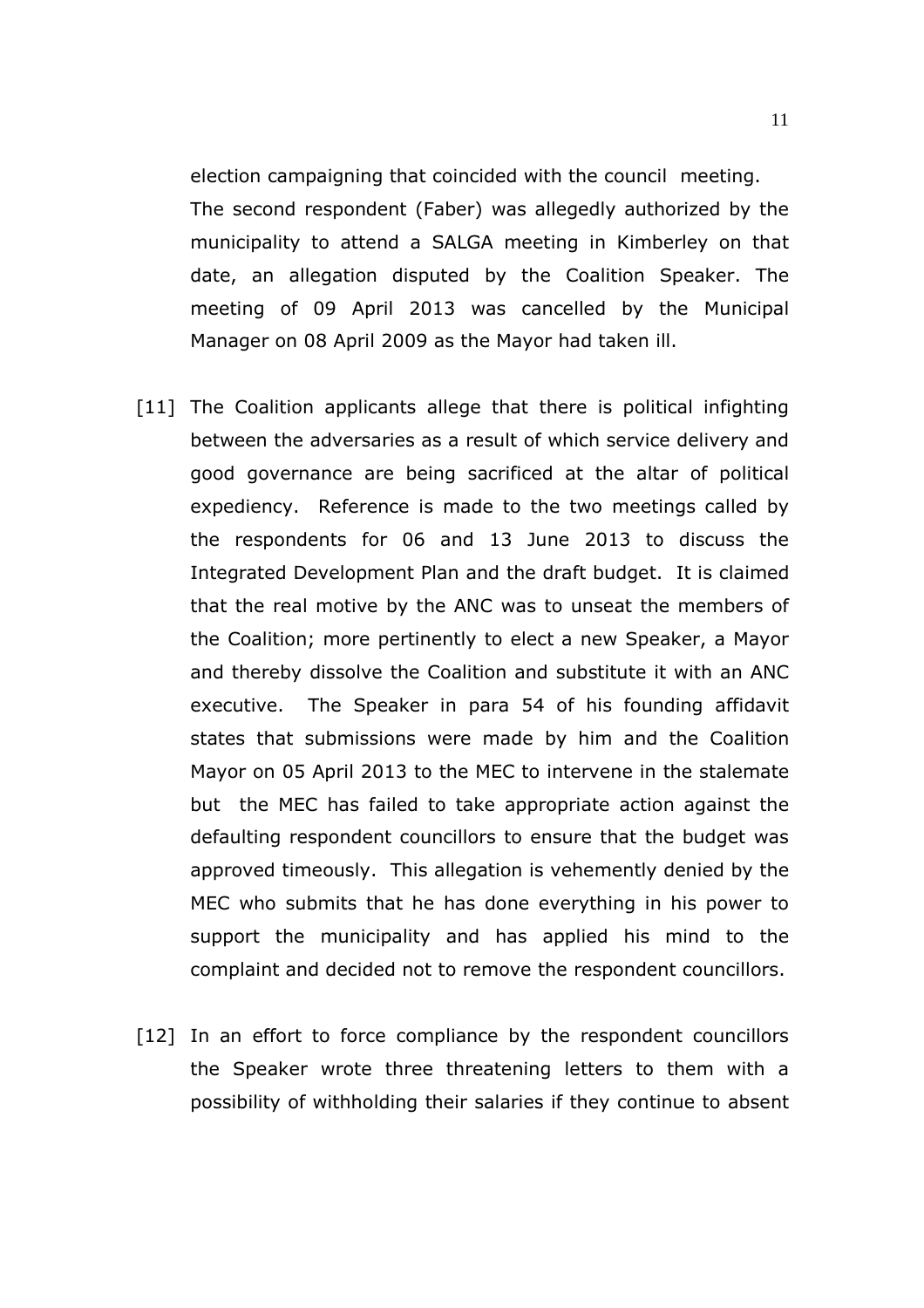themselves wantonly from council meetings. The subsequent withholding of their salaries was countermanded by an instruction by the MEC to the Speaker to pay out the withheld salaries of the second to ninth respondents, which were accordingly reinstated.

- [13] There was an exchange of letters between the Speaker and the MEC pertaining to fixing the next date to convene a council meeting. The MEC proposed 14 June 2013 to inaugurate councillor Apollis as Ward 1 councillor and to attend to the draft budget. The Speaker indicated that a suitable date would be 20 June 2013 as the initial budget had to be adjusted. The draft budget had a surplus which did not cater for landfill sites and depreciation of assets. It is pointed out that National Treasury directed all municipalities to increase their tariffs. The MEC issued an instruction by letter to the Speaker that the council meeting should be held on 20 June 2013 for the suggested purposes as well.
- [14] It is after the letter of 20 June 2013 was written by the MEC to the Speaker that a second interlocutory application under case 943/2013 was brought on an urgent basis to this Court and heard on 20 June 2013 by Coetzee AJ. The Coalition applicants were asking the Court to compel the MEC to apply his mind to whether or not the second to ninth respondents should be removed from their offices as councillors by not later than 28 June 2013 due to their said absenteeism; and that the said ANC respondents were not to attend any council meeting pending the MEC's decision. The Court was asked to direct that the meeting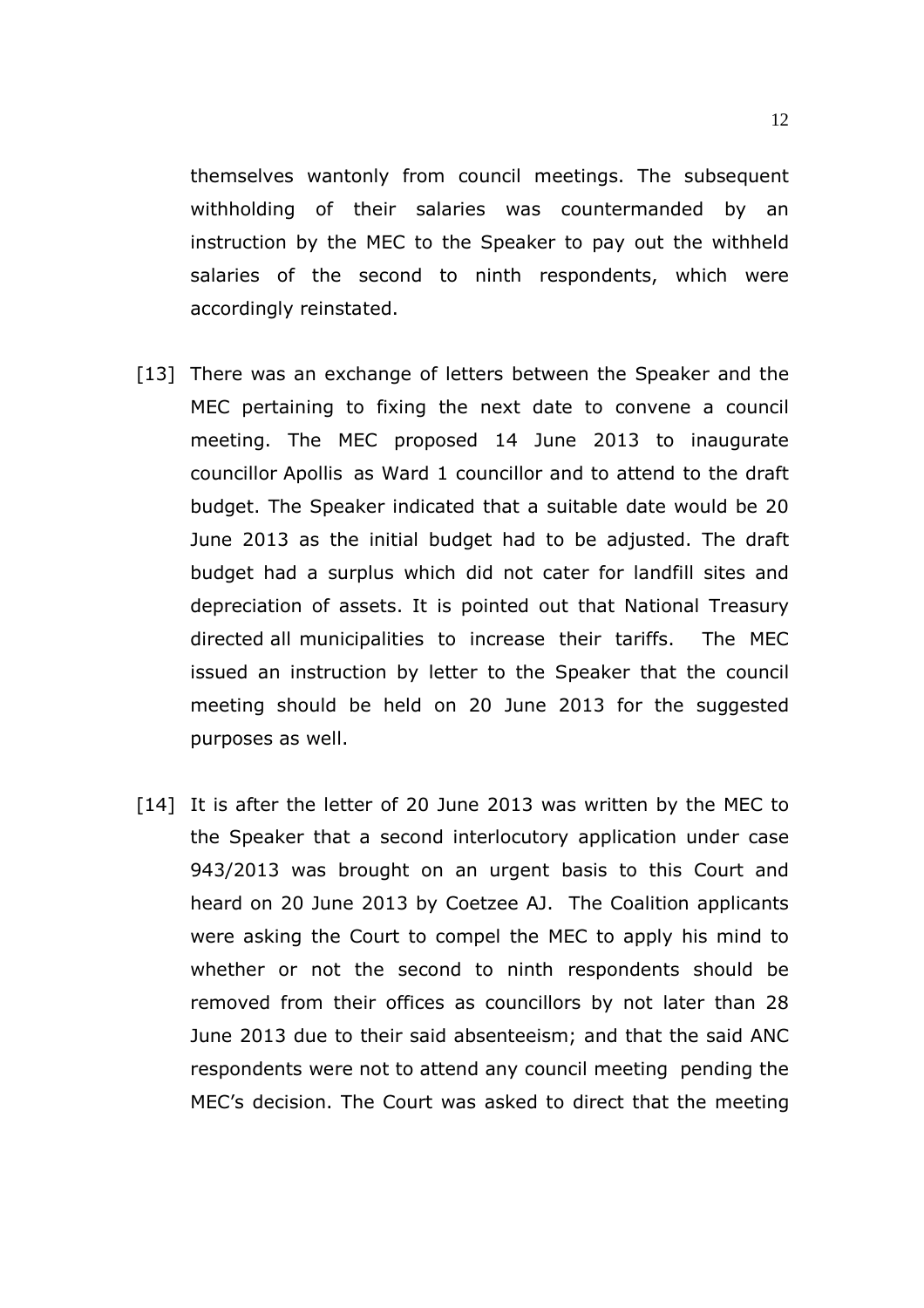of 20 June 2013 be suspended pending the outcome of such a decision. By agreement between the parties the Court ordered that the application be removed from the roll; *that the Speaker, failing him, a person designated by the MEC, shall convene a council meeting not later than 10 o'clock on 21 June 2013 to commence at 10:00 on Thursday, 27 June 2013 with the business of the day;* that the agenda shall include the inauguration of Mr Apollis as a councillor in the municipality; the presentation and adoption of the 2013/2014 budget; and that the special council meeting to remain convened or in session until the 2013/2014 budget was approved.

[15] Counsel for the Coalition, Mr Ploos Van Amstel, argued that proceeding with the meeting in Springbok on 20 June 2013 while the urgent application was being heard on the same day in the Kimberley High Court shows the undermining of the authority of the Court by the MEC as he should have been present in Court that day. I should point out that the presence of the MEC in Court in an application was not a legal requirement. Counsel submitted that the MEC's procrastination to remove the second to ninth respondents, who belong to his party, and the fact that he gave written instructions to the Municipal Manager, a member of the Coalition, amounts to interference with the functioning of the municipality which the Court must prohibit through an interdict. This argument was, however. countered by counsel for the MEC, Ms Nkosi-Thomas that the date of 20 June 2013 for the meeting came from the applicants. Para 5 of their letter Annexure JL 13 reads: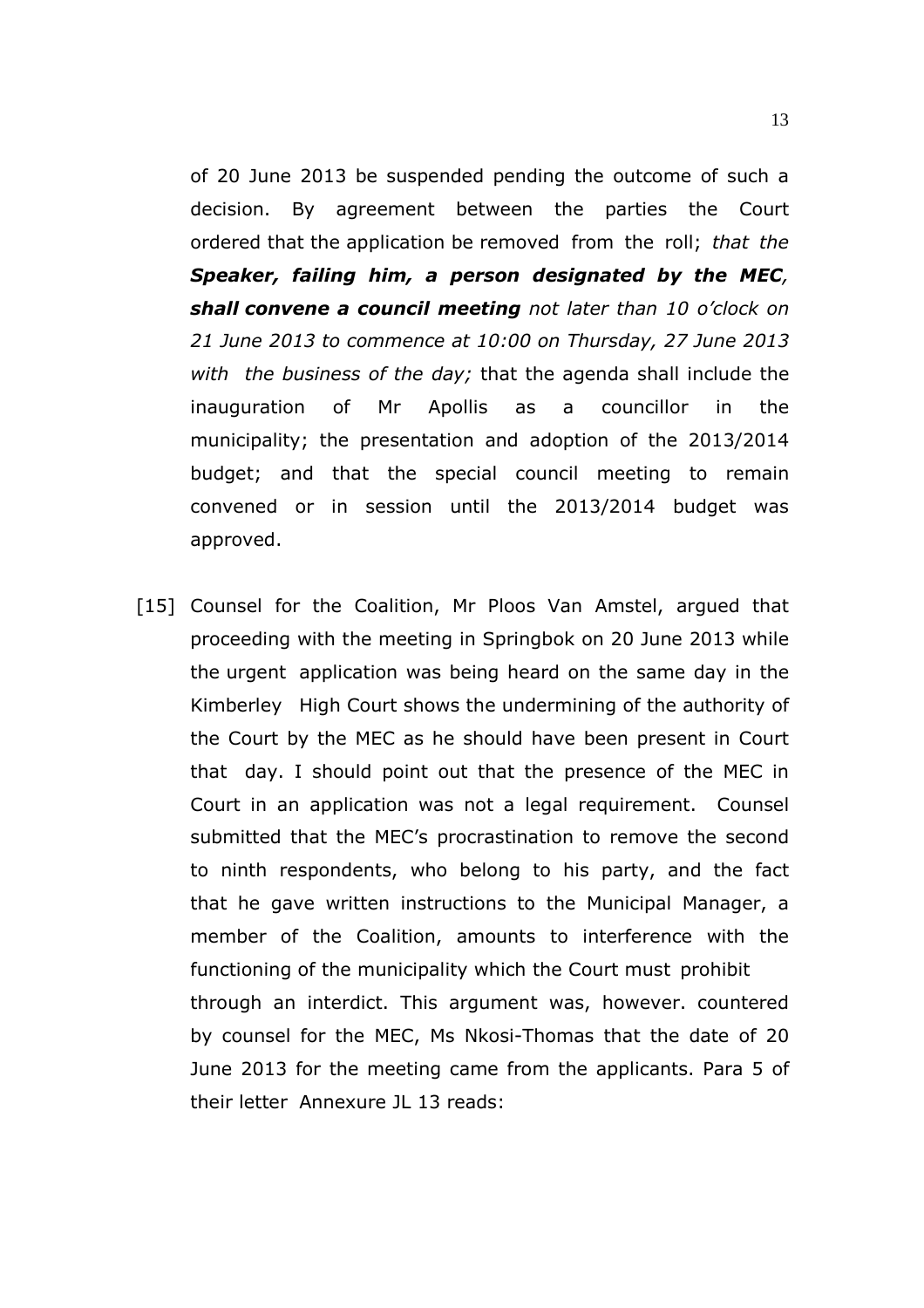"*Our clients have instructed us to give an undertaking that a meeting will be convened on 20 June 2013, which is only a week away."* 

- [16] In order to put into perspective what has been characterized as interference by the MEC the relevant sections of the Municipal Structures Act as well as the Code of Conduct are quoted below.
- 16.1 The Code of Conduct for Councillors, Schedule 1 of the Local Government: Municipal Systems Act, 32 of 2000, provides:

## "*Attendance of meetings*

- 3 *A councillor must attend each meeting of the municipal council and of a committee of which that councillor is a member, except when-*
- *(a) leave of absence is granted in terms of an applicable law or as determined by the rules and orders of the council; or*
- *(b) that councillor is required in terms of this Code to withdraw from the meeting.*

#### *Sanctions for non-attendance of meetings*

- *4(1) A municipal council may impose a fine as determined by the standing rules and orders of the municipal council on a councillor for:* 
	- *(a) not attending a meeting which that councillor is required to attend in terms of item 3; or*
	- *(b) failing to remain in attendance at such a meeting.*
- *(2) A councillor who is absent from three or more consecutive meetings of a municipal council, or from three or more consecutive meetings of a committee,*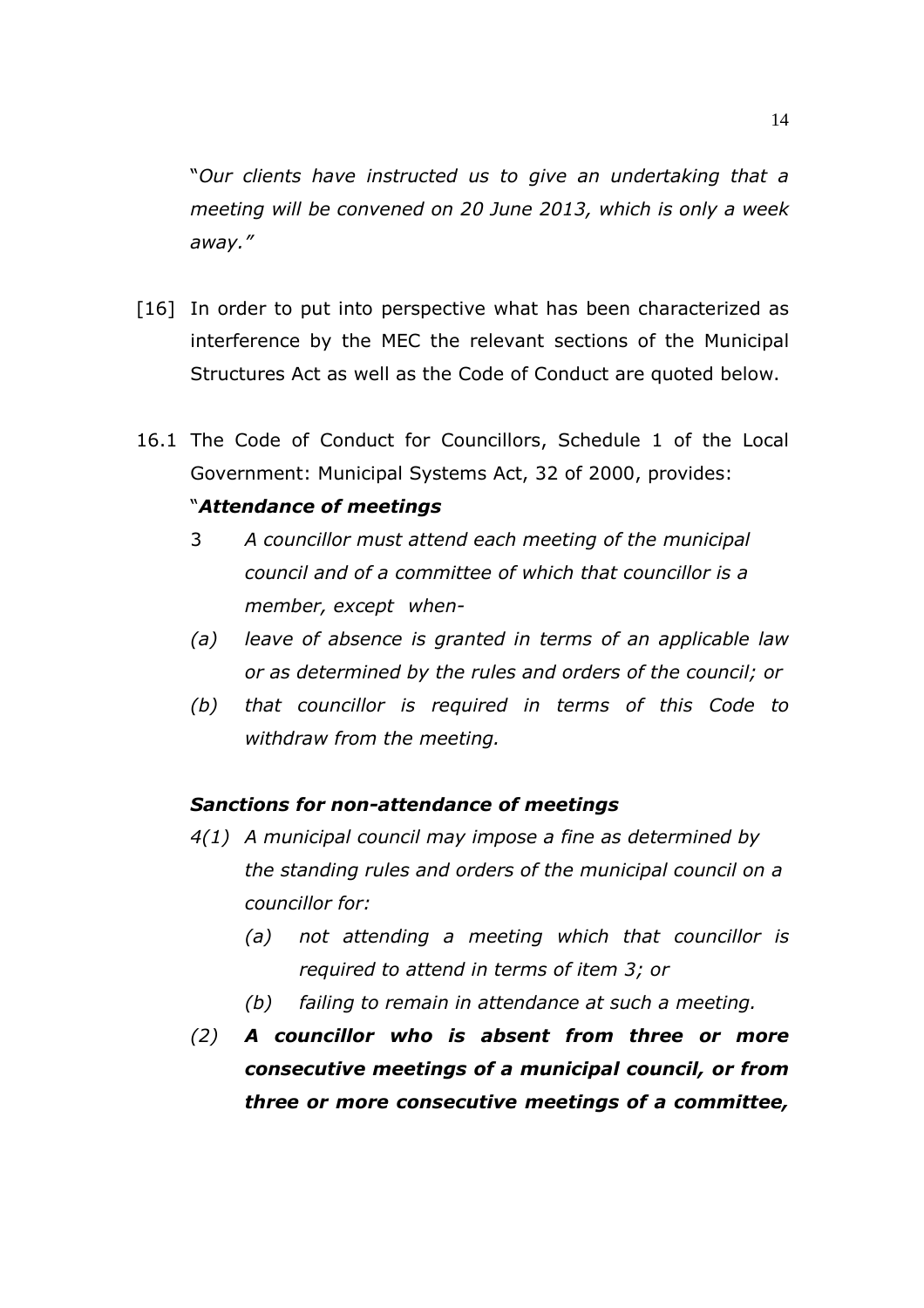*which that councillor is required to attend in terms of item 3, must be removed from office as a councillor.* 

*(3) Proceedings for the imposition of a fine or the removal of a councillor must be conducted in accordance with a uniform standing procedure which each municipal council must adopt for the purposes of this item. The uniform standing procedure must comply with the rules of natural justice."* (own emphasis added)

### *Breaches of the Code*

- 16.2 *14(1) A municipal council may-* 
	- *(a) Investigate and make a finding on any alleged breach of a provision of this Code; or*
	- *(b) Establish a special committee-* 
		- *(i) to investigate and make a finding on any alleged breach of this Code; and*
		- *(ii) to make appropriate recommendations to the council.*
	- *(2) If the council or a special committee finds that a councillor has breached a provision of this Code, the council may-* 
		- *(a) issue a formal warning to the councillor;*
		- *(b) reprimand the councillor;*
		- *(c) request the MEC for local government in the province to suspend the councillor for a period;*
		- *(d) fine the councillor; and*
		- *(e) request the MEC to remove the councillor from office."* (Emphasis added)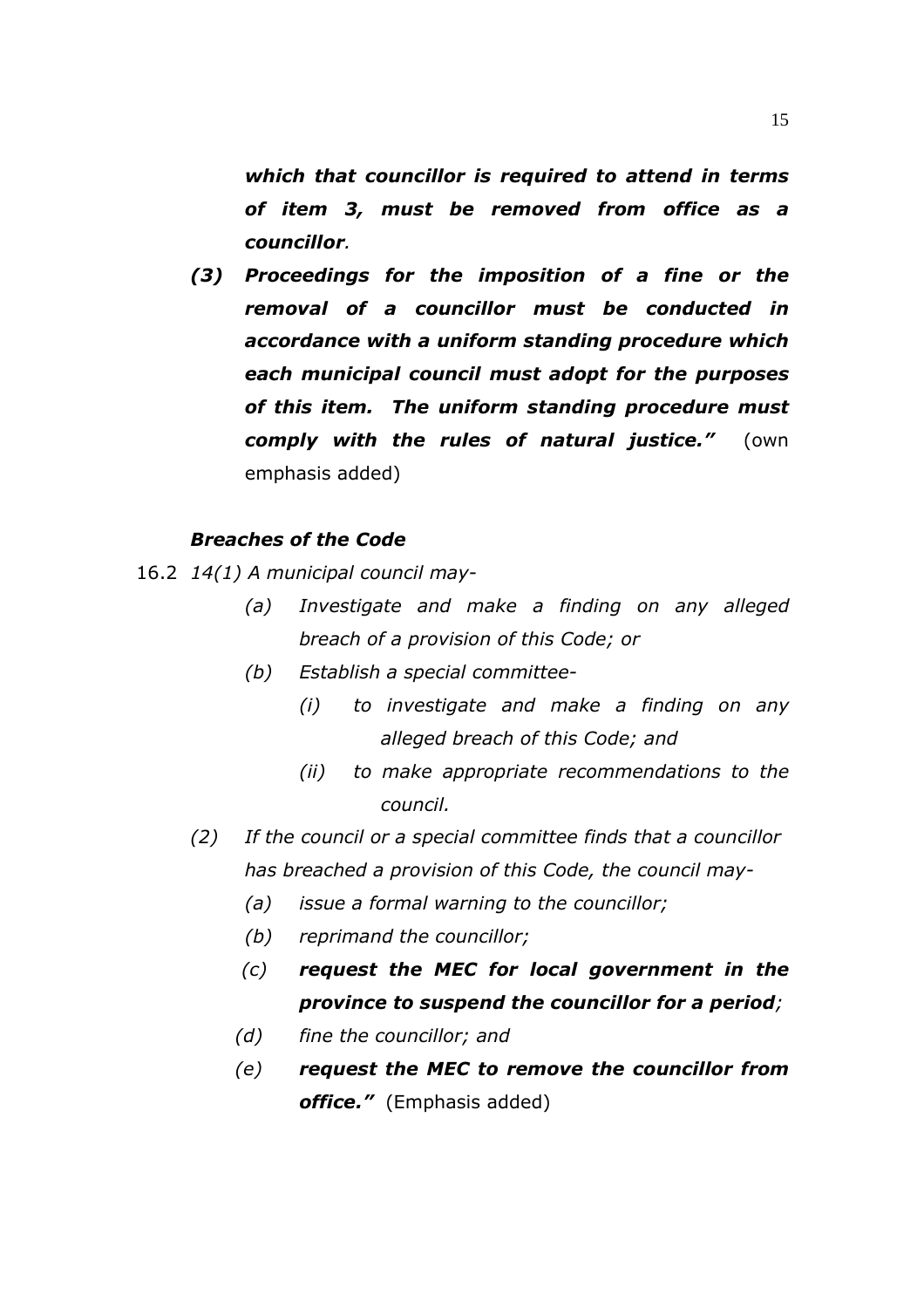- (4) The MEC for local government **may** appoint a person or a committee to investigate any alleged breach of a provision of this Code and to make a recommendation on whether the councillor should be suspended or removed from office.
- *(5)* The Commission's Act 8 of 1947, or where appropriate, applicable provincial legislation, may be applied to an investigation in terms of sub-item (4).
- *(6)* If the MEC is of the opinion that the councillor has breached a provision of this Code, and that such contravention warrants a suspension or removal from office, the MEC may –
	- (a) Suspend the councillor for a period and on conditions determined by the MEC;
	- (b) Remove the councillor from office.
- *(7)* **Any investigation in terms of this item must be in accordance with the rules of natural justice.**  (emphasis added)
- [17] Para 6 of the aforementioned letter, JL 13, further reads: "*This brings us to another aspect of the matter which is troubling in the extreme. You appear to have ignored the part of the court order which instructs you to investigate the removal of the councillors who failed to attend meetings."*
- [18] It is apposite to quote from item 13 of the Code of Conduct for Councillors, which states:

## *Duty of a chairperson of municipal councils*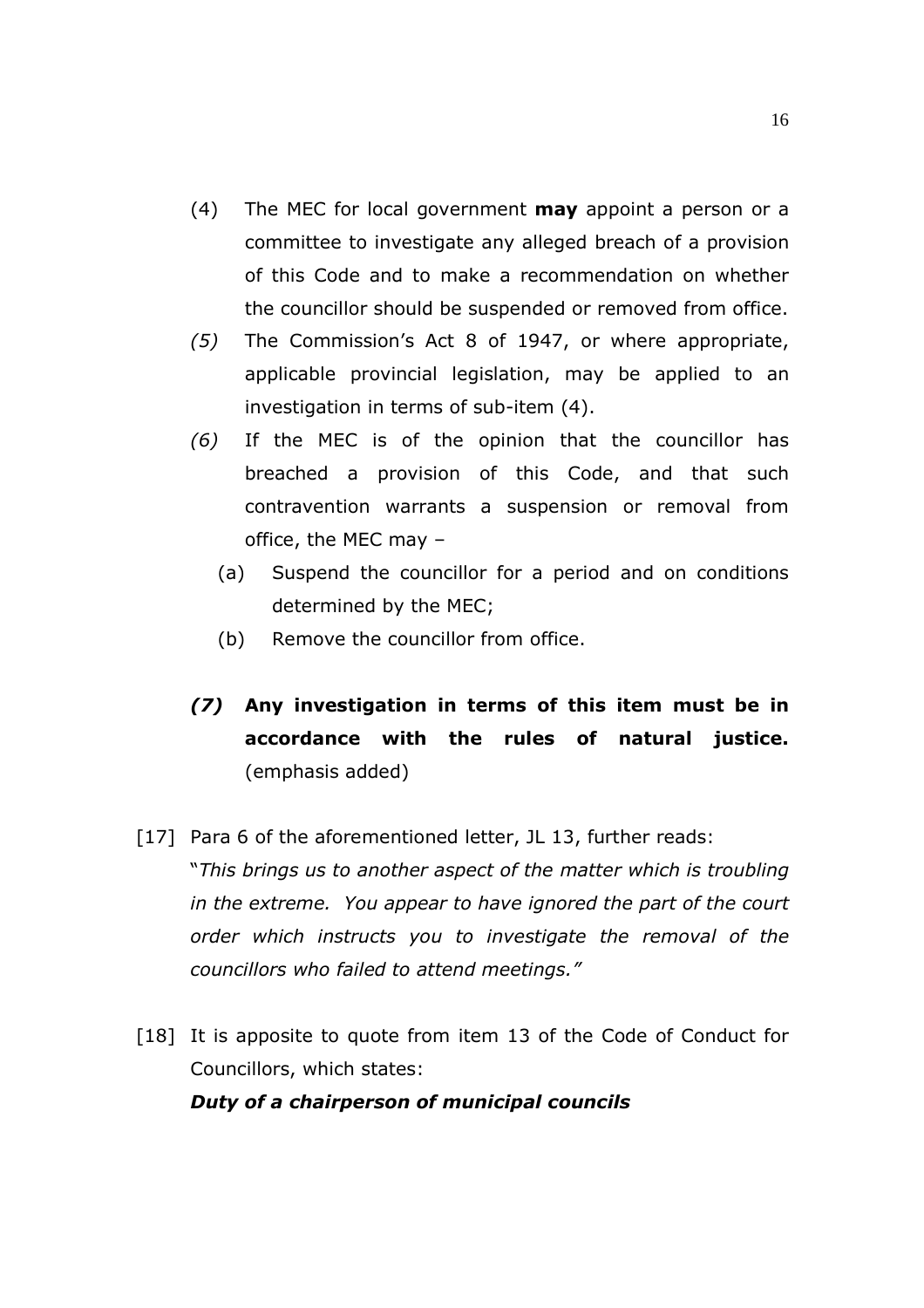*13(1) If the chairperson of a municipal council, on reasonable suspicion, is of the opinion that a provision of this Code has been breached, the chairperson must:* 

- *(a) authorize an investigation of the facts and circumstances of the alleged breach;*
- *(b) give the councilor a reasonable opportunity to reply in writing regarding the alleged breach; and*
- *(c) report the matter to a meeting of the municipal council after paragraphs (a) and (b) have been complied with.*
- *(2) A report in terms of sub item 1 (c) is open to the public.*
- *(3) The chairperson must report the outcome of the investigation to the MEC for local government in the province concerned.*
- *(4) The chairperson must ensure that each councilor when taking office is given a copy of this Code and that a copy of the Code is available in every room or place where the council meets."* (My emphasis)

#### **Interference by the MEC (first respondent)**

[19] I have noted the order by Williams J which directed the MEC to apply his mind to consider whether the second to ninth respondents should be removed from office as councillors. Item 13 of the Code cited above in para 16, requires the Chairperson, who is also the Speaker, to submit a report to the MEC after he had investigated the matter and afforded the respondent councillors an opportunity to comment as required by the Code. However, this requirement has been superseded by the Court order Williams J made on 03 June 2013 directing the MEC to apply his mind, which order appears in para 6 above.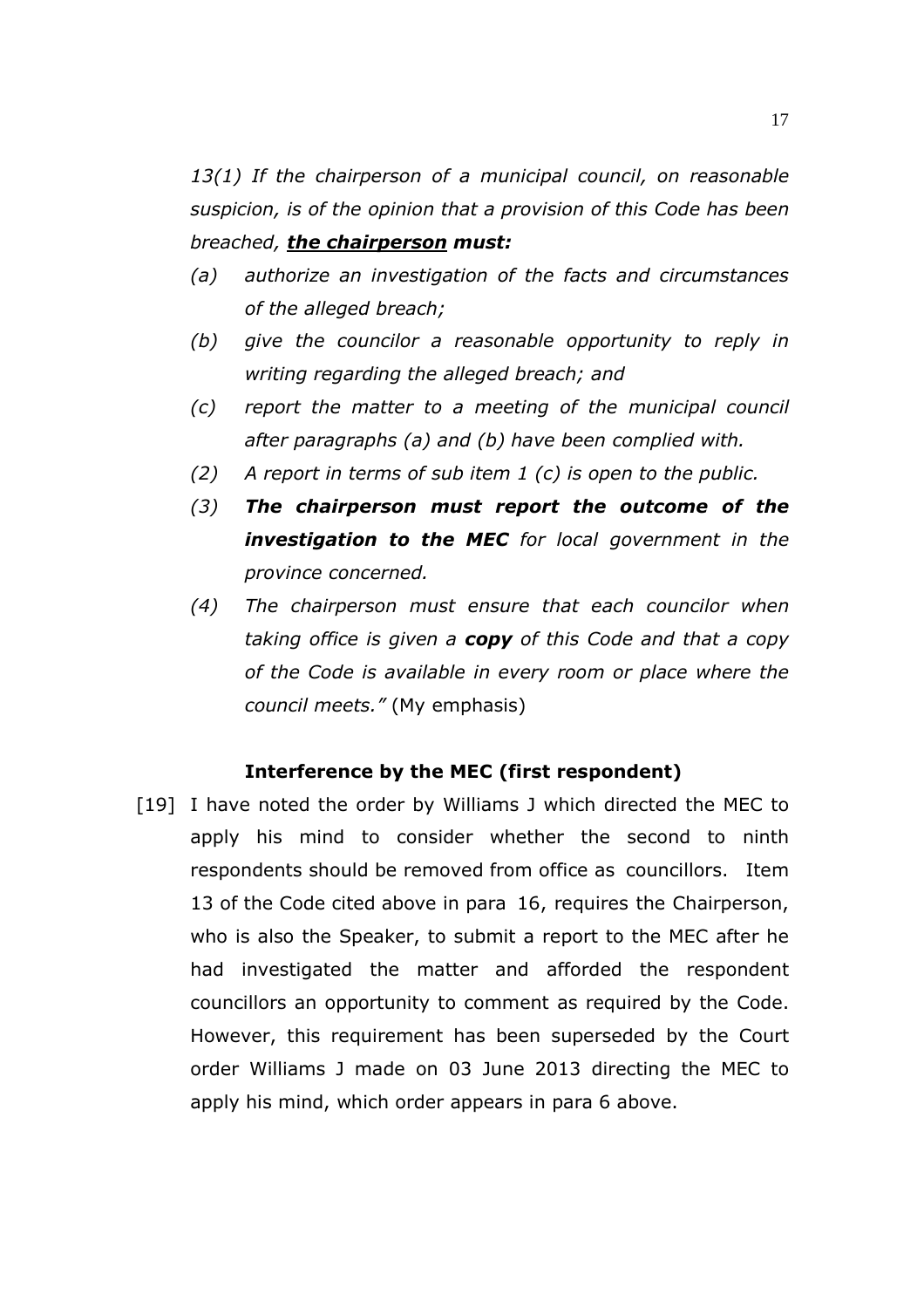## [20] In *Bangtoo Bros v National Transport Commission*  1973 (4) SA 667 (N) at 685 A-D, Henning J stated:

"I am for the moment concerned with what is meant by the expression 'apply its mind to the matter', certain aspects of which have already been covered by this judgment. It seems to me essential that the tribunal is essentially obliged to consider all relevant and material information placed before it. To pay mere lip-service to this obligation is not sufficient, just as it would be a dereliction of duty to hear representations which are pertinent, and then to ignore them. The problem arises whether the Court is concerned with the degree of importance which the tribunal attaches, in the exercise of an honest judgment, to the relevant considerations. Take a case, for example, where a factor which is obviously of paramount importance is relegated to one of insignificance, and another factor, though relevant, is given weight far in excess of its true value. Accepting that the tribunal is the sole judge of the facts, can it be said that it has in the circumstances postulated properly applied its mind to the matter in the sense required by law? After much anxious consideration I have come to the conclusion that the answer must be in the negative."

[21] I have further noted the order by Williams J directing the municipality to take such steps as may be deemed necessary to pass its Annual Municipal 2013/2014 Budget at a date later than 01 July 2013, if necessary, but in any event as soon as practically possible. This order, coupled with the undertaking to hold the meeting on 20 June 2013 by the applicants, cannot be seen as interference by the MEC because he was mandated to carry out certain official functions.

[22] S139 (4) of the Constitution reads: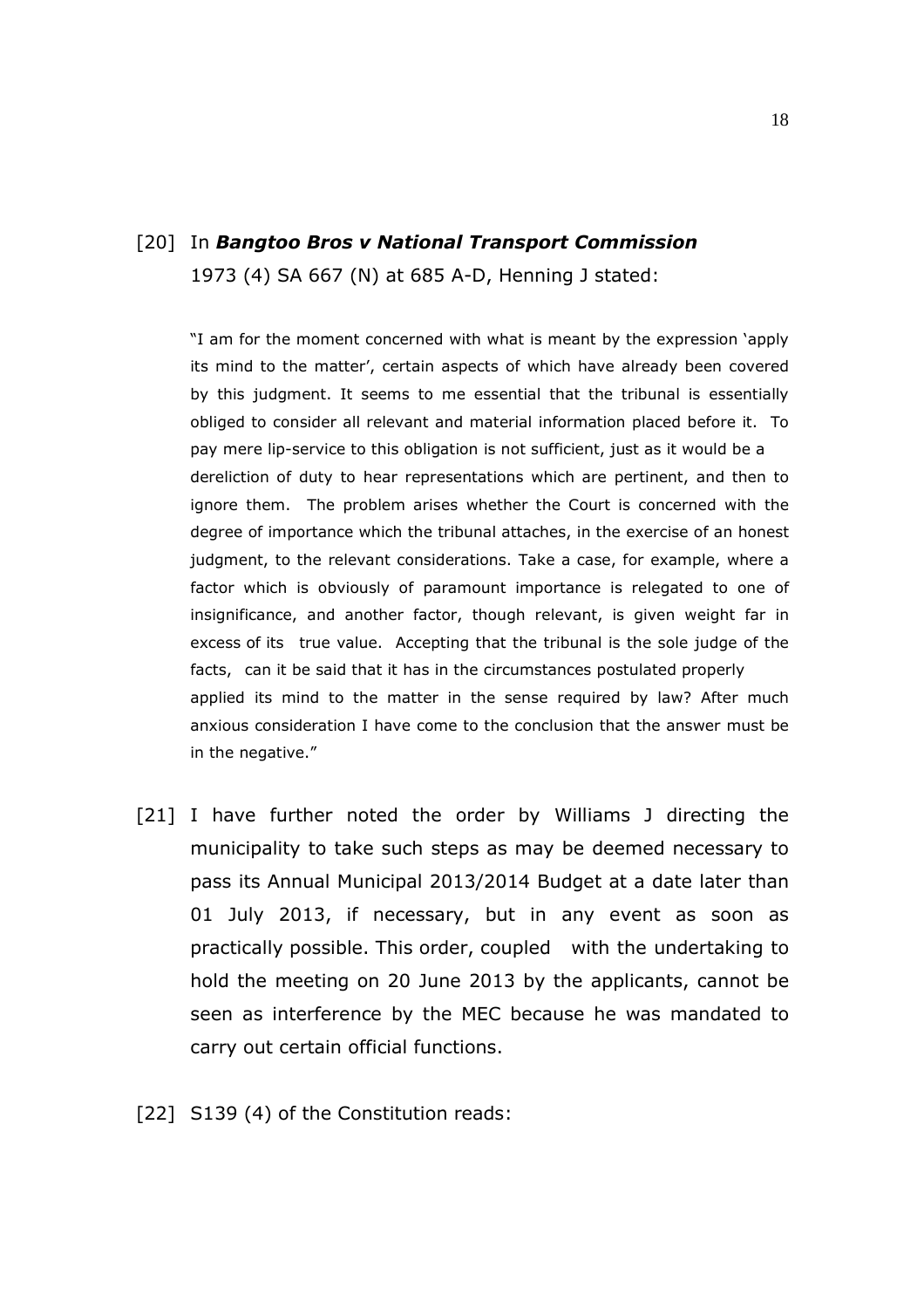*"If a municipality cannot or does not fulfill an obligation in terms of the Constitution or legislation to approve a budget or any revenue-raising measures necessary to give effect to the budget, the relevant provincial executive must intervene by taking any appropriate steps to ensure that the budget or those revenue-raising measures are approved, including dissolving the Municipal Council and –* 

- *(a) appointing an administrator until a newly elected Municipal Council has been declared elected; and*
- *(b) approving a temporary budget or revenue-raising measures to provide for the continued functioning of the municipality." (My emphasis)*
- [23] Item 4(2) of the Code of Conduct for Councillors provides that a councillor who is absent from three consecutive meetings of a municipal council must be removed from office as a councillor. Item 4(3) requires that rules of natural justice must be applied which are in conformity with the Uniform Standing Procedure which each municipal council must adopt for purposes of this item. The word 'must' denotes that the adoption of this procedure is peremptory. Therefore, the *audi alteram partem* rule which is fair and transparent must be observed. It is interesting to further note that item 14(7) also emphasizes that the investigation has to accord with rules of natural justice.
- [24] I have noted that the municipality has not adopted any Uniform Standing Procedures which are essential for the municipality to address issues of governance and regulate the conduct of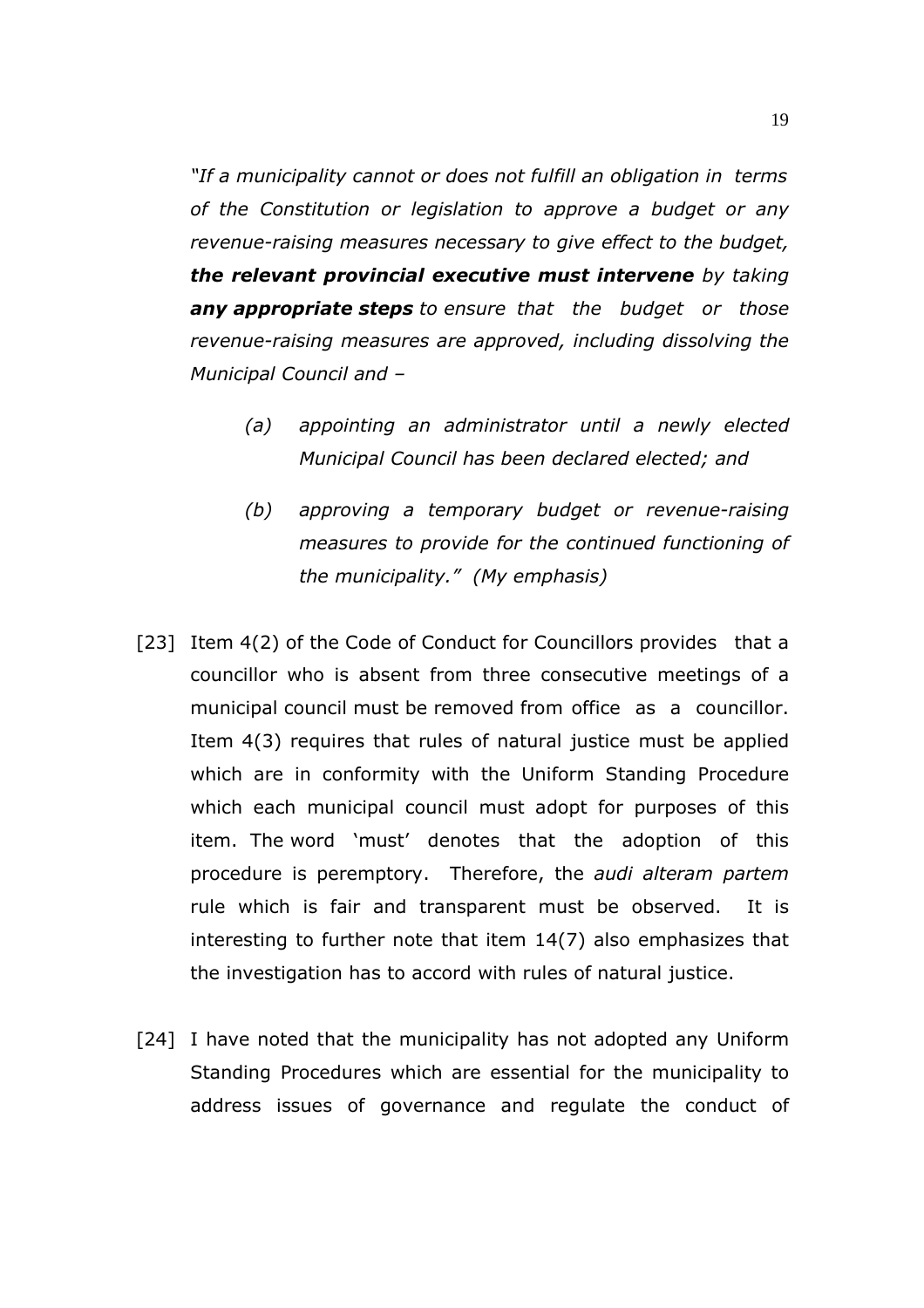councillors. In my view, failure by the municipality to develop such procedures should not be used as a scapegoat to hamstring the effective and efficient functioning of a municipality in line with its constitutional imperatives. Rules of natural justice ensure the safeguarding of the principle of *audi alteram partem.*  It promotes and respects the participation of those who will be affected by the outcome but also aims at improving the quality and rationality of administrative decision-making. Goldstone J in *Janse Van Rensburg NO and Another v Minister of Trade*  and Industry and Another NNO 2001 (1) SA 29 (CC) linking the importance of fairness to the growth of discretionary power said the following at para 24:

 "*In modern States it has become more and more common to grant far-reaching powers to administrative functionaries. The safeguards provided by the Rules of procedural fairness are thus all the more important…. Observance of the rules of procedural fairness ensures that an administrative functionary has an open mind and a complete picture of the facts and circumstances within which the administrative action is to be taken. In that way the functionary is more likely to apply his or her mind to the matter in a fair and regular manner."* 

 *See also De Lange v Smuts NO* 1998 (3) SA 785 (CC) para 131, where Mokgoro J said:

 *"Everyone has the right to state his or her own case, not because his or her version is right, and must be accepted, but because, in evaluating the cogency of any argument, the arbiter, still a fallible human being, must be informed about the points of view of both parties in order to stand any real chance of coming up with an objectively justifiable conclusion that is anything*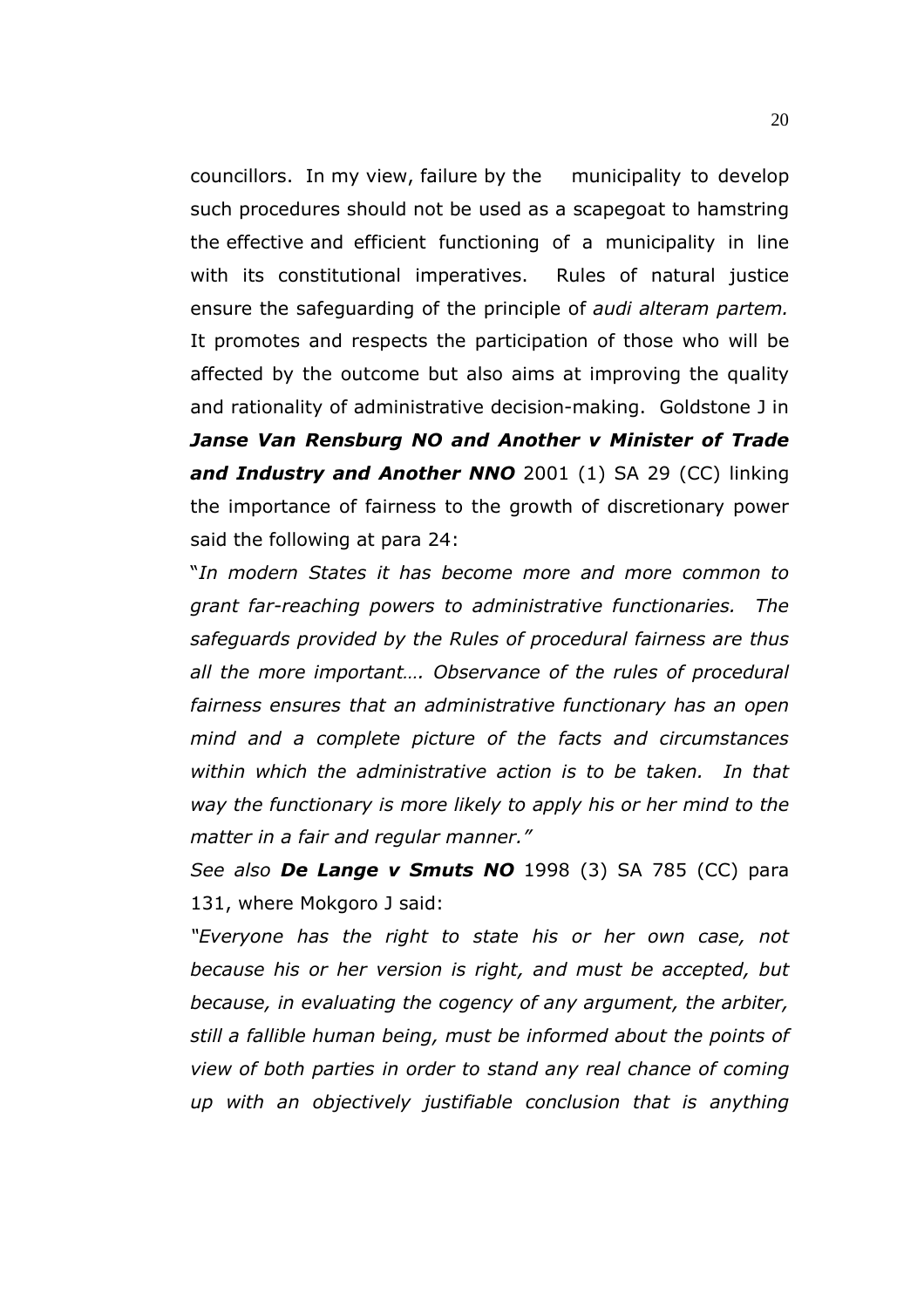*more than chance."*

[25] The applicants argue that an interim interdict pending the outcome of the review should be granted because their prospects of success in the review application are high. The applicants must show the requisites for the grant of temporary interdict pending the determination of the main action. In *LF Boshoff Investments (Pty) Ltd v Cape Town Municipality: Cape Town Municipality v LF Boshoff (Pty) Ltd* **1969 (2) SA** 256 (C) Corbett J said at 267 B-F:

 "*Briefly these requisites are that the applicant for such temporary relief must show -* 

*(a) that the right which is the subject-matter of the main action and which he seeks to protect by means of interim relief is clear or, if not clear, is prima facie established, though open to some doubt;* 

*(b) that, if the right is only prima facie established, there is a well-grounded apprehension of irreparable harm to the applicant if the interim relief is not granted and he ultimately succeeds in establishing his right;* 

*(c) that the balance of convenience favours the granting of interim relief; and* 

 *(d) that the applicant has no other satisfactory remedy. (See Gool v Minister of Justice and Another, 1955 (2) SA 682 (C) at pp. 687 - 8; Pietermaritzburg City Council v Local Road Transportation Board, 1959 (2) SA 758 (N) at p. 772). Where the applicant cannot show a clear right,*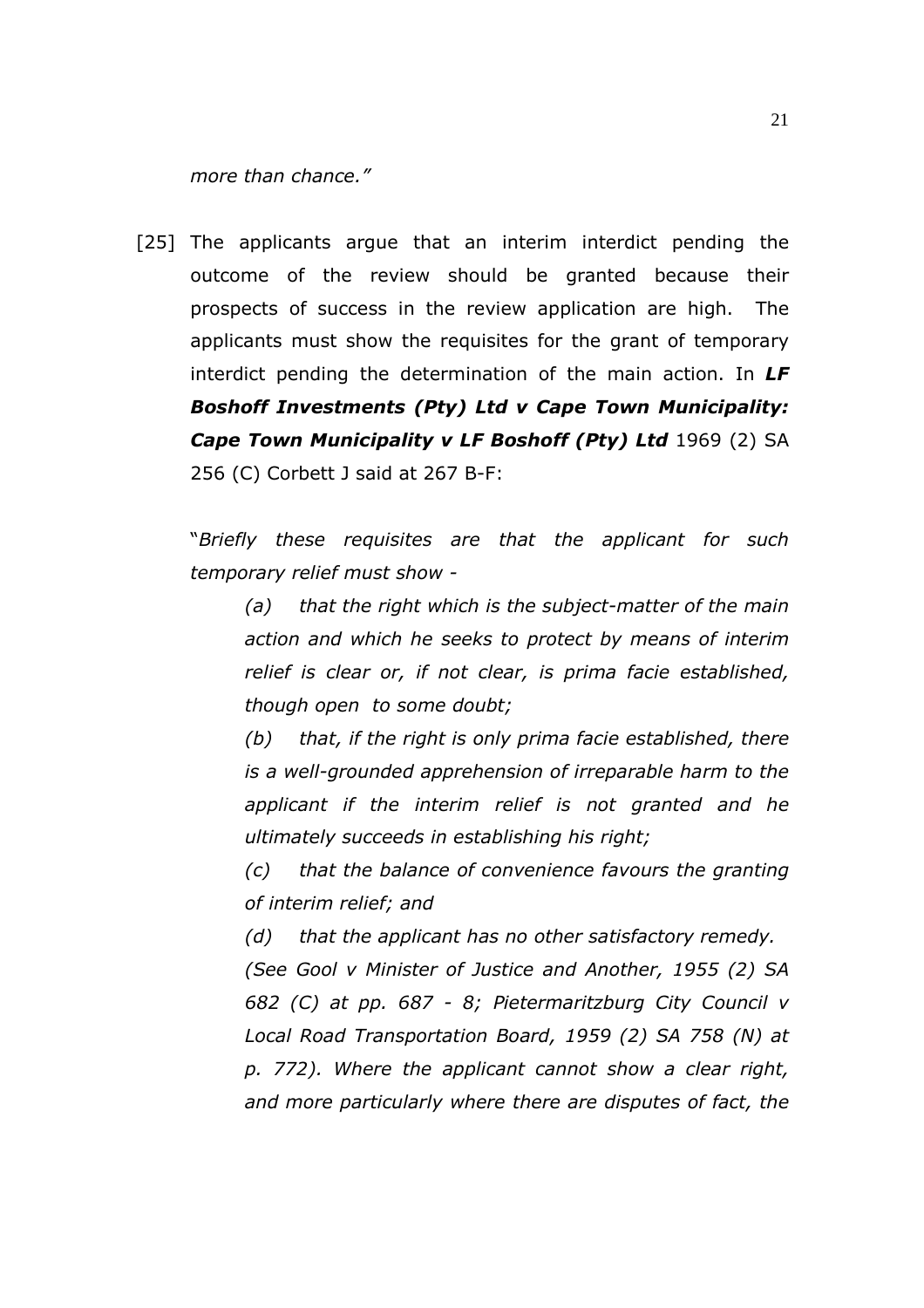*Court's approach in determining whether the applicant's right is prima facie established, though open to some doubt, is to take the facts as set out by the applicant, together with any facts set out by the respondent which the applicant cannot dispute, and to consider whether, having regard to the inherent probabilities, the applicant should on those facts obtain final relief at the trial of the main action (see Gool's case, supra)."* See also *Plascon-Evans Paints Ltd v Van Riebeeck Paints (Pty) Ltd*  1984 (3) SA 623 (A) at 634 E – 635C.

- [26] I am satisfied that the application by the applicant Coalition is not *bona fide*. It anticipates the inevitable. The Coalition has realized and has in fact said so in so many words that the ANC majority (with the addition of Apollis) intends to bring a motion of no confidence in the DA/Cope Mayor and Speaker and institute their own executive. Well, this is how democracy works.
- [27] Mr Ploos Van Amstel has argued that the facts in this matter are similar to those in the Australian case of *Shire of Waroona and*  **Fitzpatrick** [2007] WASAT 219 (29 August 2007). In that case the Court observed at para 19-20:

*"(19) The object of the section is readily apparent. In effect, it imposes an obligation on councillors to attend meetings, and not to fail to attend three consecutive meetings unless the reasons are such that the council has considered the circumstances and made express resolution to grant leave of absence. Whether*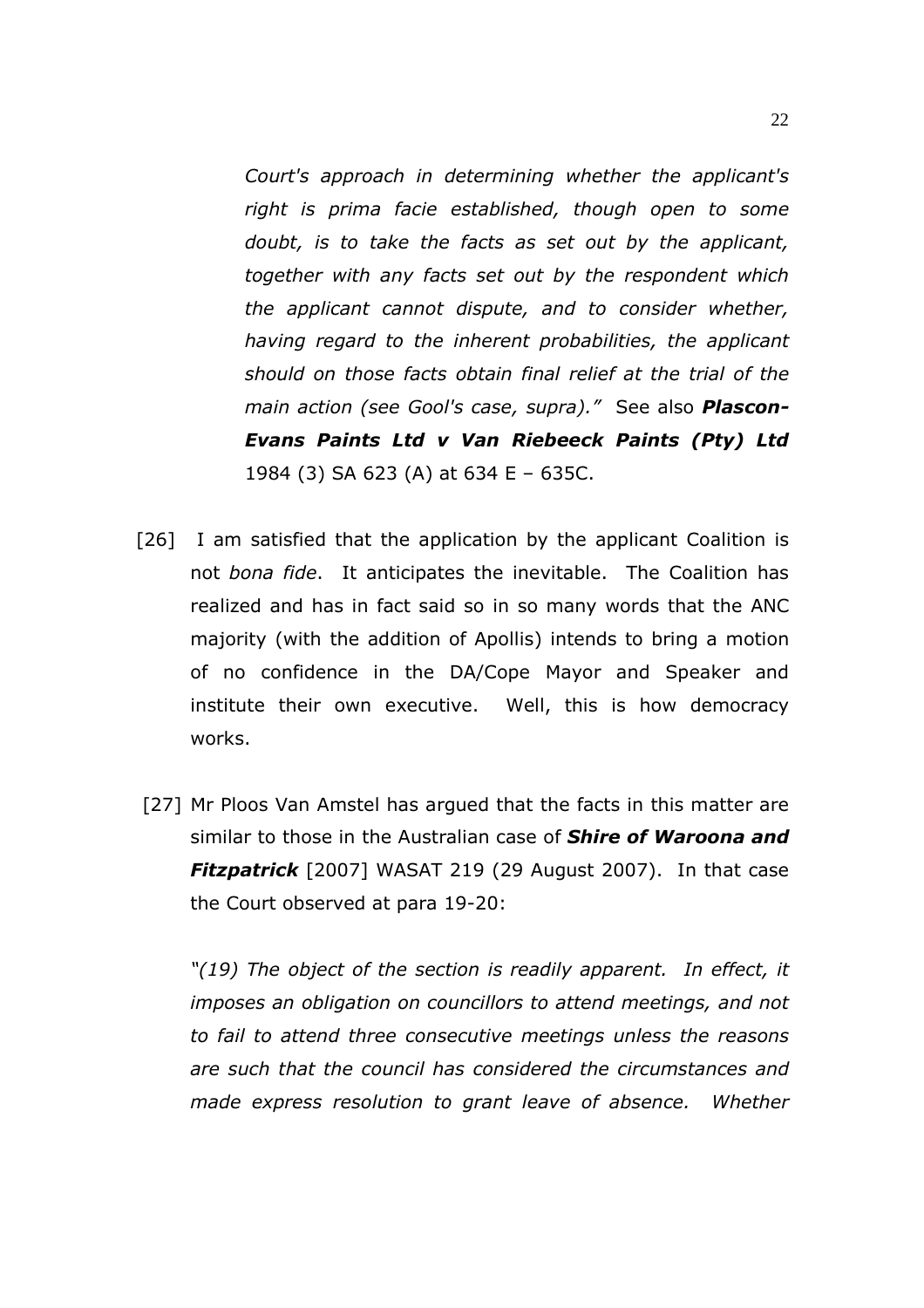*that strict rule should be relaxed to cater for exceptional circumstances, and whether the Tribunal should have some discretion to consider exceptional circumstances, is a matter for government. Given the circumstances of this case, the Tribunal proposes to forward a copy of this decision to the Minister for Local Government for information.* 

*(20) It is appropriate to take the opportunity to make an observation about a matter asserted in Mr Fitzpatrick's letter of 18 May 2007. That is the proposition that a Councillor needs to be in attendance to apply for leave of absence. There is nothing in s2.25 which requires the attendance of a member at the meeting at which leave of absence for some future meeting is granted. It is necessary that leave of absence be granted prior to a particular meeting. Thus it would not appear possible, if a member is unexpectedly prevented from attending a particular meeting, to have a motion of leave for absence moved at that meeting. Where, however, a member absent at one meeting, anticipates that he or she will not be able to attend the following meeting, there is nothing to prevent the Council resolving to grant leave of absence in respect to the following meeting, notwithstanding the absence of the member at the time the motion is put and carried."* 

 For the aforegoing reasons the councillor was removed from office. However, in the matter at hand, and for the reasons that follow it is not necessary for me to determine the issue of the removal of the ANC councillors. However, I would be failing in my duty if I did not point out that it is the height of irresponsibility to default on attending a properly scheduled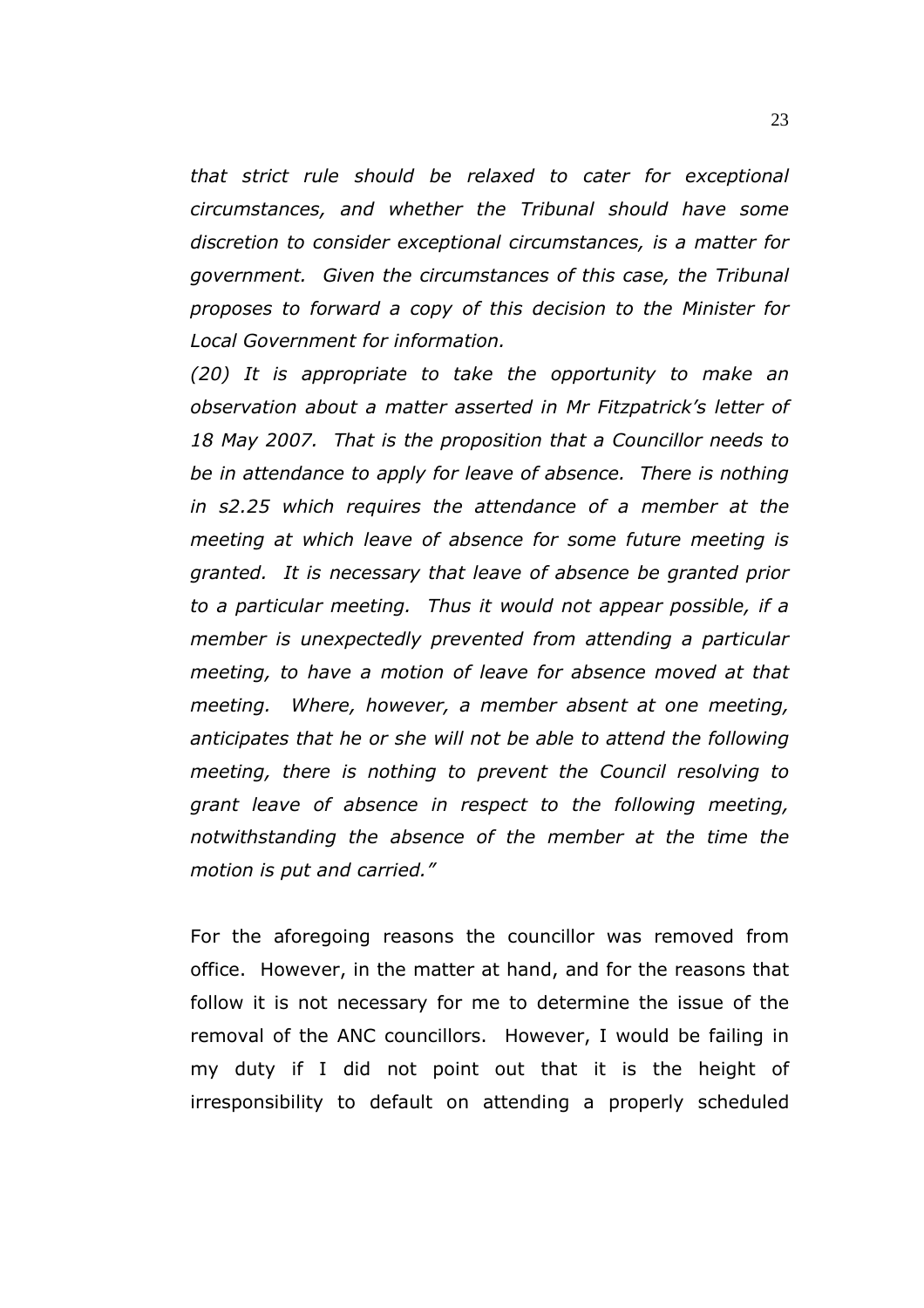council meeting on the flimsy pretext that they, the ANC councilors, were canvassing for votes. I will leave it there for present purposes.

- [28] It is not the purpose of this application to decide whether the nine ANC councillors must be removed. This application has to determine whether the minority DA/Cope Coalition must remain in power pending the determination by the municipal council or the MEC or the Court in a review application on whether the nine ANC councillors disqualified themselves as councillors through their alleged failure to attend three consecutive council meetings.
- [29] It is up to the DA/Cope Coalition to bring the review application for the removal of the nine ANC councilors (Part B of the relief sought) irrespective of the fact that they are unsuccessful in this application. As is the practice in this Division such a review will have to serve before two judges.
- [30] It is as well to remind all the councillors, irrespective of their party affiliation, of what the Preamble in the Local Government Municipal Structures Act, 117 of 1998, provides:

*"Whereas there is fundamental agreement in our country on a vision of democratic and developmental local government, in which municipalities fulfill their constitutional obligations to ensure sustainable, effective and efficient municipal services, promote social and economic development, encourage a safe and healthy environment by working with communities in*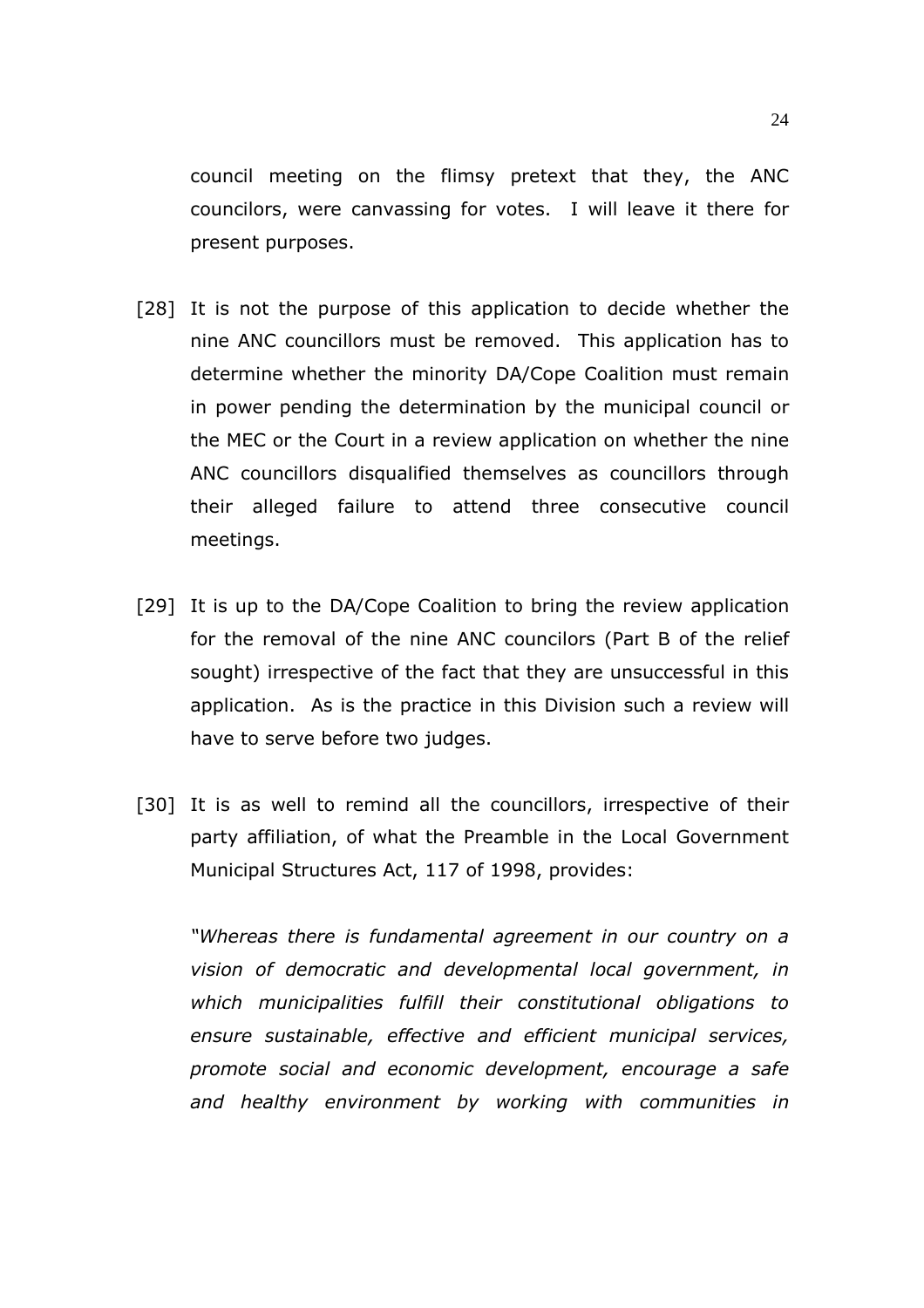*creating environments and human settlements in which all our people can lead uplifted and dignified lives;* 

 *Whereas municipalities across our country have been involved in a protracted, difficult and challenging transition process in which great strides have been made in democratising local government; and* 

 *Whereas municipalities now need to embark on the final phase in the local government transition process to be transformed in line with the vision of democratic and developmental local government."* 

## **Costs**

[31] For the aforegoing reasons the application must fail. No case has been made out for costs *de bonis propriis* against the 2nd to 10<sup>th</sup> applicants. The costs will follow the result.

## **ORDER**

- **1. Application for the interim relief is refused.**
- **2. The applicants are to pay the costs of this application together with the previous applications of 03 and 25 June 2013 on party and party scale.**

\_\_\_\_\_\_\_\_\_\_\_\_\_\_\_\_\_\_\_\_\_\_\_\_\_\_\_\_